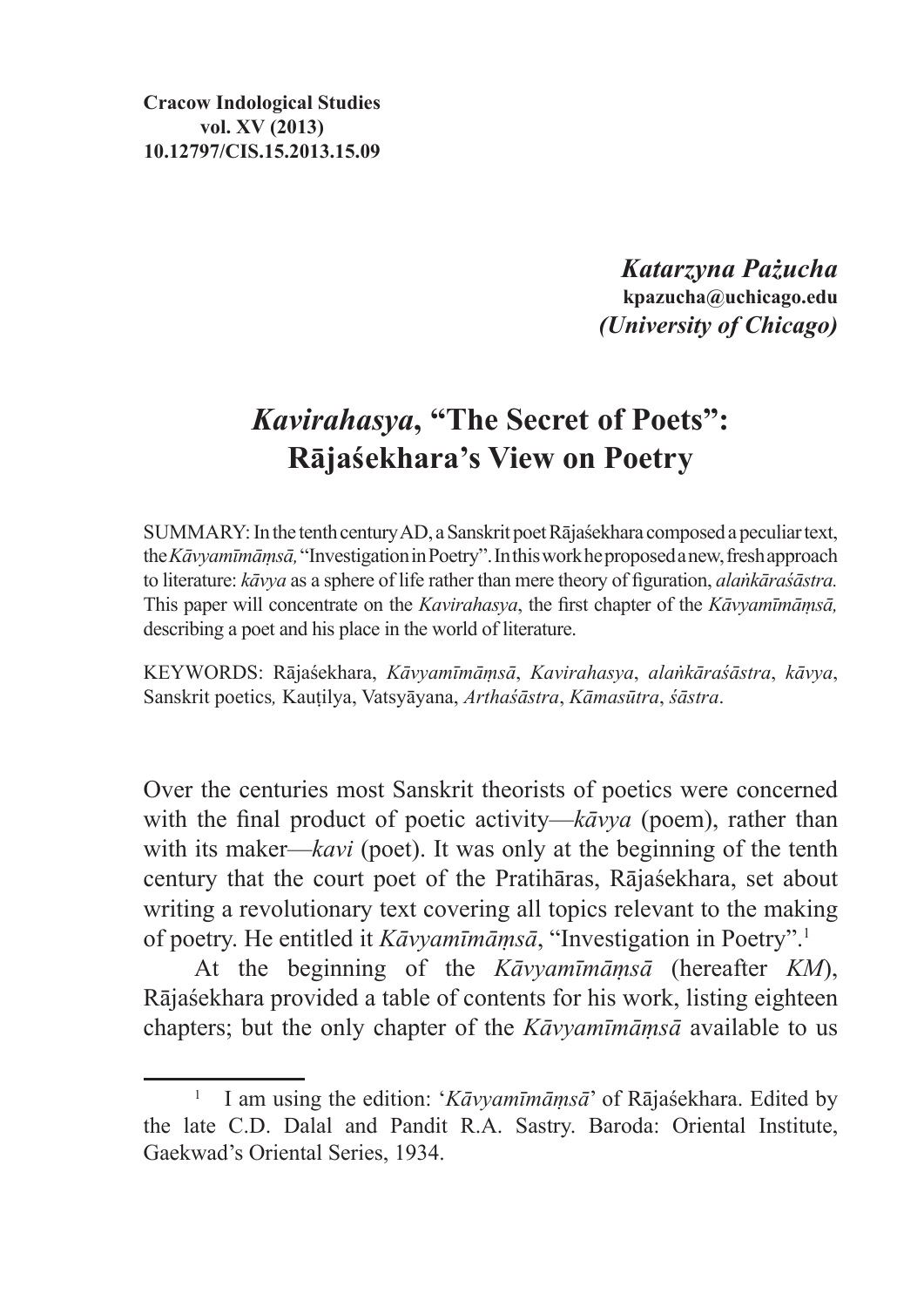is the first *adhikarana*, entitled the *Kavirahasya*, "Secret of Poets". The *Kavirahasya* chapter, as we have it, contains eighteen *adhyāya*s, or sub-chapters, of which the first three *adhyāya*s*,* I believe, constitute a general introduction to the entire work, and the *Kavirahasya* begins only in chapter four.

Whether Rājaśekhara ever finished his work or whether the first chapter was the only one he had ever planned to write is of no importance. The *Kavirahasya* is an independent treatise, which on its own presents Rājaśekhara's views on poetry. Unlike other works, the *KM*  deals with the entire process of composing poetry. It is a textbook for poets, containing information from all aspects of a poet's life: description of the nature and the genesis of the profession, skills required to perform this work, and advice on every day living. Rājaśekhara does not leave a poet and his work in vacuum: he supplies an environment in which the creation of poetry takes place.

The *KM* begins with the Introduction, which contains information setting out the entire work. In the first chapter, *śāstrasaṅgraha*, "The summary/introduction of the knowledge [of poetry]", Rājaśekhara names the subject of his work, explains the reason for writing it, and gives the table of contents. He states: *athātaḥ kāvyaṃ mīmāṃsiṣyāmahe,* "Now/here I will investigate *kāvya*, poetry", supplying information about the divine origin of the subject: *vathopadidesa śrikanthah* (...) *śiṣyebhyaḥ*, "just as Śiva taught it to his students". Then comes the list of topics of instruction, which were handled by various divine characters. This list is also the table of contents of the work. In the process of the transmission, these individual topics became separate theories, and the knowledge of poetry became vast and scattered, impossible to study.<sup>2</sup> This explains the reason for writing the *KM*: Rājaśekhara composed his work for the sake of poets. He gathered all the material

<sup>2</sup> *itthaṅkārañca prakīrṇatvāt sā [kāvyavidyā] kiñcid uccichida*, "Then it became scattered and broken up."

All translations are mine, except where I cite the name of a translator in the footnote.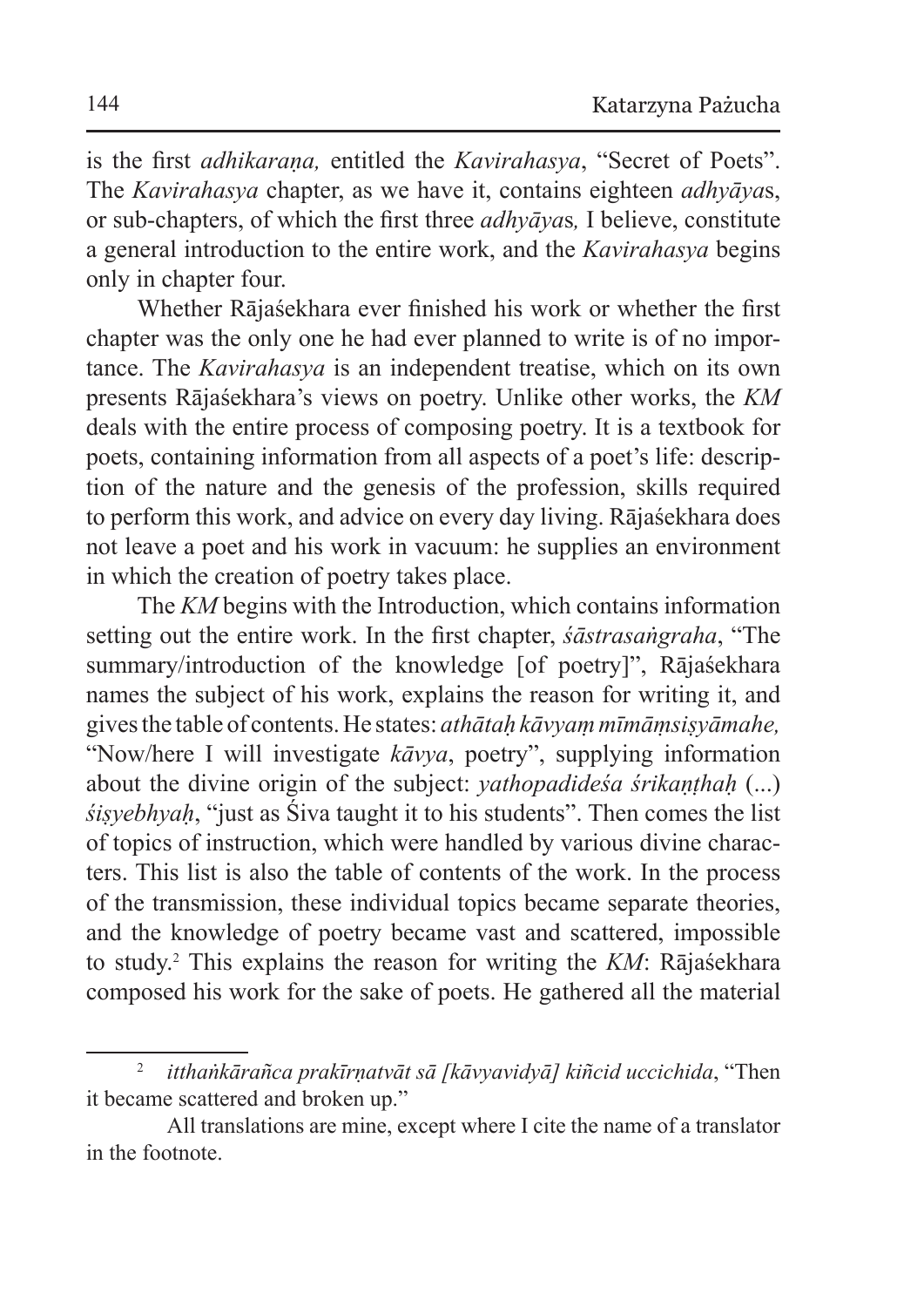and made it into one comprehensive book<sup>3</sup> with many examples to facilitate study<sup>4</sup>

Already in the first chapter, Rājaśekhara distances himself from other theories. He begins with a sentence common in texts of *mīmāṃsā,* the school of Vedic hermeneutics. This sentence suggests that he will follow the style of writing of this philosophical system (which was not unusual for *alaṃkāraśāstra* authors). The next part of his work, however, mirrors texts from different *śāstra*s: *kāma-* and *artha-śāstra,* erotology and polity.

Rājaśekhara partly modeled his work on two texts: Kauṭilya's *Arthaśāstra,* a manual for a king, and Vatsyāyana's *Kāmasūtra,* guidelines for a *nāgaraka,* dandy or man-about-town. These two texts were foundational for two spheres of human life:<sup>5</sup> *artha*—polity, and *kāma* pleasure. The first two chapters of the *KM* closely reflect the beginning chapters of the *Kāmasūtra* and the *Arthaśāstra.* Vatsyāyana's first chapter, also entitled *śāstrasaṅgraha*, presents the story of the divine origin of *kāmaśāstra,* and gives the reason for composing his work: in the process of transition, the theory of pleasure became scattered and too vast to study. Kauṭilya does not claim a divine origin for the *arthaśāstra*, but

It is synthesis and analysis (summary and detailed form) for the benefit of my students. It is heavy with various examples, but lighter in its length; This *Kāvyamīmāṁsa* of mine is a means of education in poetry. (*KM* page 2. lines 5–8)

<sup>5</sup> I use the term "spheres" to refer to the four *puruṣārtha*s, "goals of human life". The four goals were: *artha*, polity; *kāma*, pleasure; *dharma*, moral laws; and *mokṣa*, liberation.

<sup>3</sup> *itīyaṃ prayojakā(nā)ṅgavatī saṅkṣipya sarvam artham alpagrantheṇāṣṭadaśādhikaraṇī praṇītā* "because of that this [book] of 18 *adhikaraṇa*s was published, summarizing the entire matter in a short treatise, gathering all separate authors / containing all useful topics."

<sup>4</sup> *samāsavyāsavinyāsaḥ saiṣa śiṣyahitāya naḥ: citrodāharaṇair gurvī granthena tu laghīyasī. iyaṃ naḥ kāvyamīmāṃsā kāvyavyutpattikāraṇam.*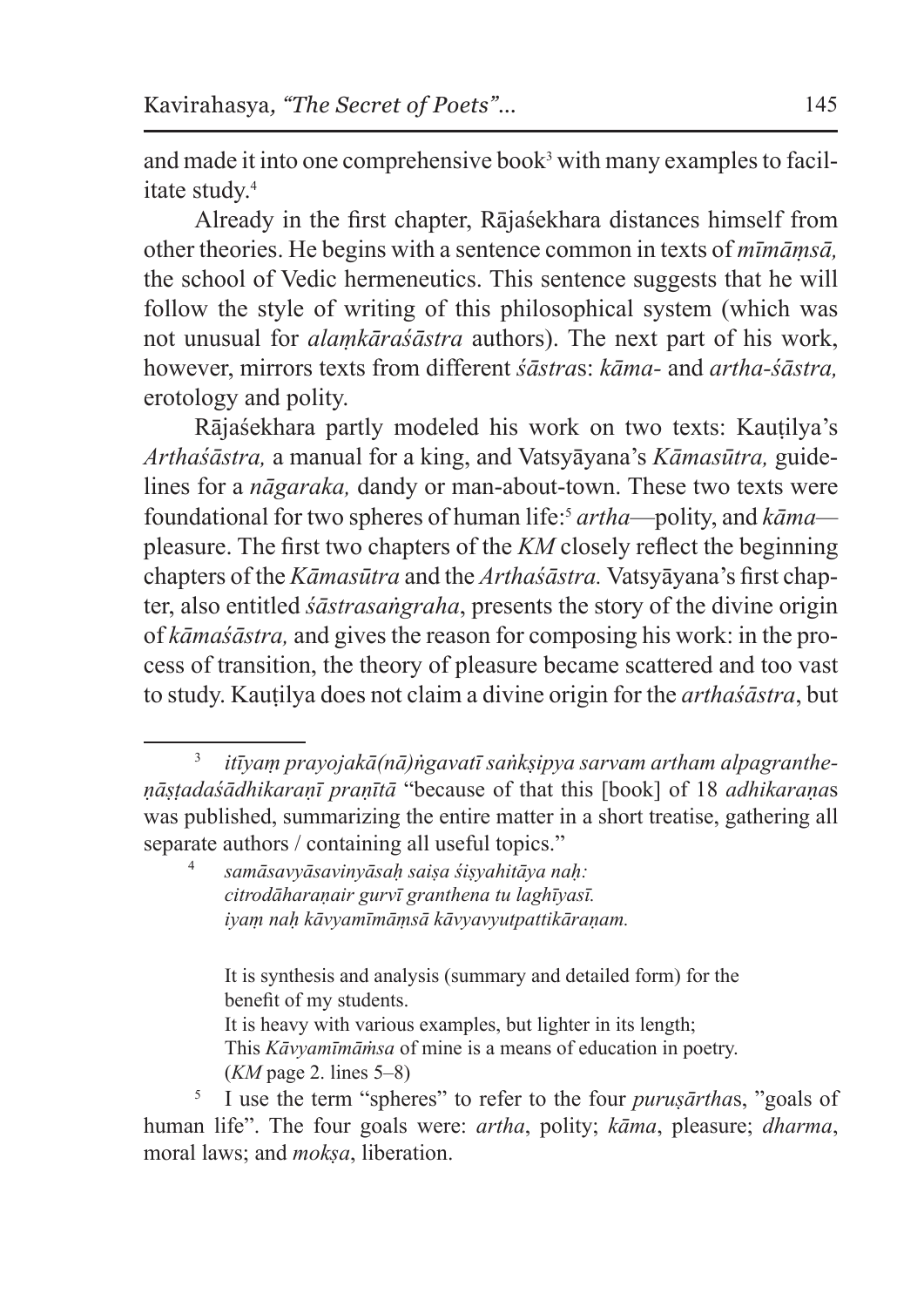he introduces his work as a summary of ancient texts. In his final verse, he describes it as easy to learn and comprehend. Just as in the *KM*, the table of contents in both the *Arthaśāstra* and the *Kāmasūtra* comes at the beginning of the work.

The second chapter of Rājaśekhara's work, *śāstranirdeśa,*  or "Specification of theories", corresponds to the second chapter in the *Arthaśāstra*: *Vidyāsamuddeśa.* In both books the chapter contains a discussion of the field of Sanskrit *śāstra*s,<sup>6</sup> systems of knowledge. It is one of the subjects of studies for a poet and a king respectively. Instead of the chapter on *śāstra*s*,* the *Kāmasūtra* offers a chapter on *kalā*s*,* fine arts subject necessary for *nāgaraka*.

According to Rājaśekhara, every poet before approaching the study of poetry has to learn *śāstra*s*,* sciences.<sup>7</sup> First comes the division of *vāṅmaya,* all linguistic production, into two broad groups: *śāstra* and *kāvya*. One of the requirements for students of poetry is to posses the knowledge of theories: studying poetry is impossible without it. Theory is necessary like a lamp in the darkness: without its light one cannot discern objects. The presentation of knowledge systems did not concentrate on the field of *śāstra*s alone but also included other possible categories, such as *vidyā*s and *vidyāsthāna*s. It formed a curriculum for students who aspired to become poets.

The two types of *śāstra*s are *apauruṣeya* (authorless) and *pauruṣeya* (authored). Four *Veda*s and six *vedāṅga*s belong to the first group. The second type contains four *śāstra*s: the *purāṇa*s, *ānvīkṣikī*  (logic/reasoning), *mīmāṁsā* (hermeneutics/exegesis), and *smr̥titantra*  (non-*śruti* texts, remembered meaning of *śruti*).<sup>8</sup> These four *śāstra*s can further be divided into subgroups. A broader category encompassing

<sup>6</sup> There is no single translation of the term *śāstra*, the most common English equivalents being: theory, system of knowledge, or science.

<sup>7</sup> This chapter of the *KM* is, to my knowledge, the first systematized exposition of Sanskrit theories.

<sup>8</sup> Rājaśekhara's definition of *smr̥ti*: *śrutyarthāt smaraṇāt smr̥tayaḥ*  (*KM* 3.24).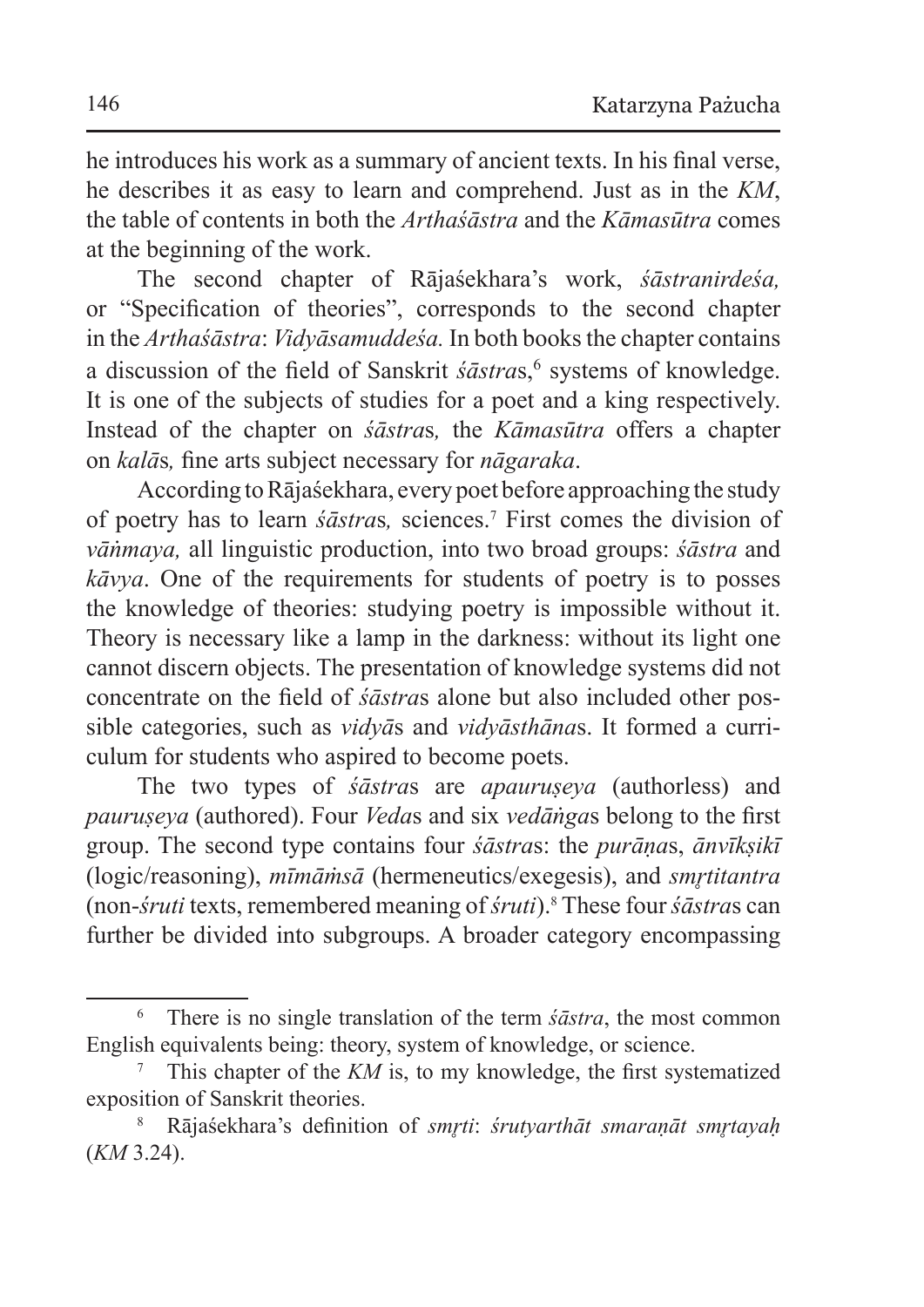all *śāstra*s was the group of *vidyāsthāna*s, departments of knowledge. There are fourteen<sup>9</sup> *vidvāsthānas*: four *Vedas*, six *vedāṅgas* and four human sciences. Together they cover the entire knowledge pertaining to all three worlds: earth, sky and heaven. Rājaśekhara introduced into his discussion one more way of dividing knowledge systems, into *vidyā*s, or sciences. As with the previous lists, the number of *vidyā*s was not agreed upon. In his exposition Rājašekhara followed the view of Kauṭilya. He quoted the opinions of various schools and accepted four *vidyā*s: *ānvīkṣikī* (logic), *trayī* (the *Veda*s), *vārttā* (economics) and *daṇḍanīti* (criminal science).

This systematic categorization of knowledge systems was only a part of Rājaśekhara's agenda. In the discussion of possible groups of sciences, Rājaśekhara added parts of *kāvyavidyā* to each group*.* He attached knowledge of poetry to the *apauruṣeya śāstra*s by listing *alaṅkāraśāstra* (knowledge of poetic figures) as the seventh *vedāṅga*: without poetics the comprehension of the *Veda*s is incomplete. To the list of fourteen *vidyāsthāna*s, he added *kāvya*, poetry,10 as the fifteenth one: it is the *dharma* of poets, it can be either in verse or in prose, and it is an abode of all departments of knowledge. In the list of *vidvās*,<sup>11</sup> he included *sāhityavidyā*, knowledge of literature, as the fifth one, because it is the essence of the other four.

In his exposition of the sciences, Rājaśekhara offers his understanding of poetry and its theory. By including elements of *kāvyavidyā*  in different groups of knowledge systems (*śāstra*s*, vidyāsthāna*s and *vidyā*s), he joins it with theories from many fields of Sanskrit tradition. Literature is present in all fields of human life. What Rājaśekhara

<sup>&</sup>lt;sup>9</sup> Since there had never been agreement on the constituents of these groups, the review presented by Rājaśekhara is only a summary of the views existing at his time.

<sup>10</sup> At the beginning of the chapter, Rājaśekhara presented *kāvya*  as the second group of language production, *vāṅmaya*.

<sup>11</sup> According to Kauṭilya, *vidyā* is that by which one obtains *dharma*  and *artha*.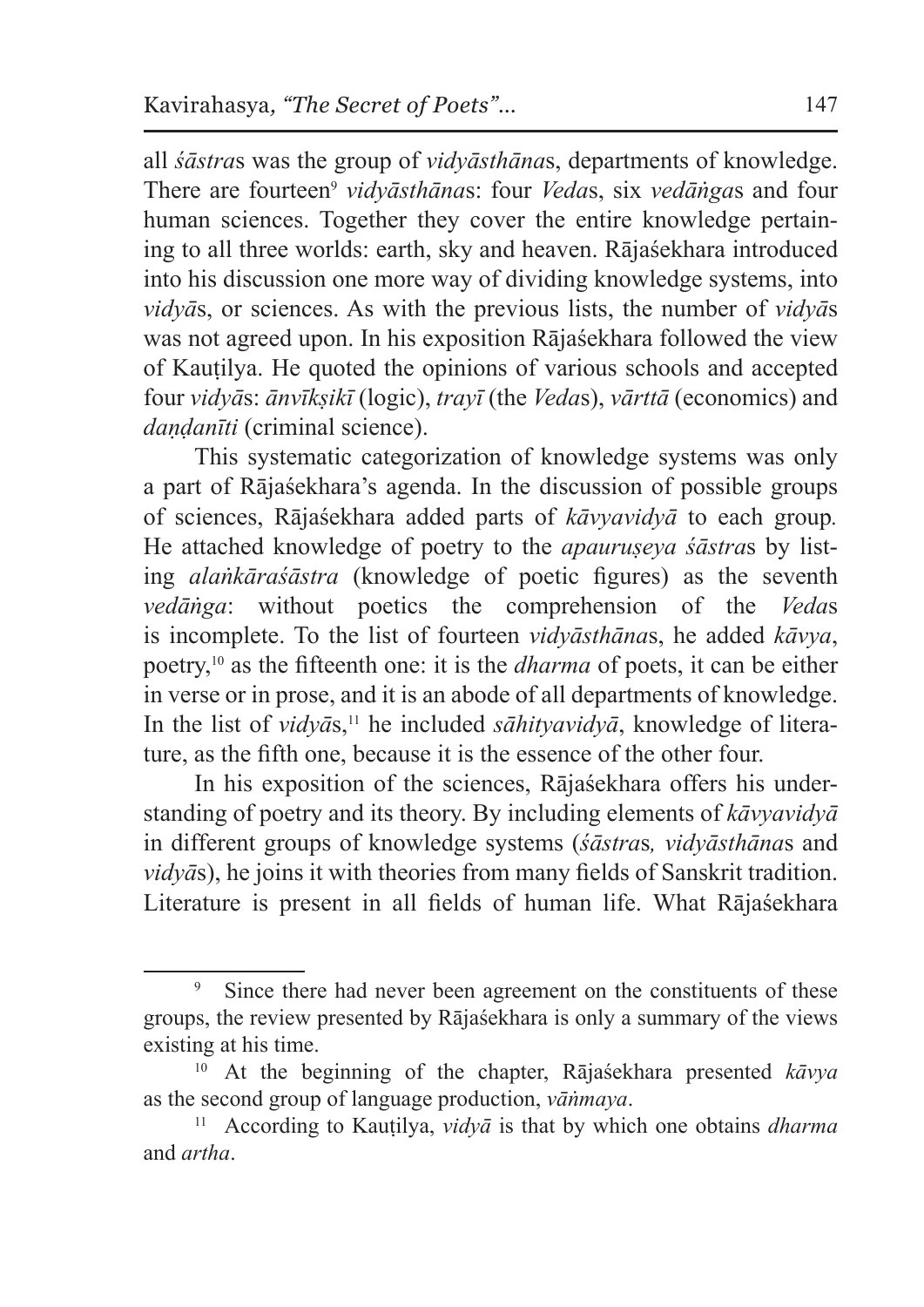proposes in his work is something more than a simple theory of poetry. He creates an entirely new field of knowledge or rather a new sphere of life. Before his work, there were two separate fields: *kāvya* and *alaṅkāraśāstra.* In Rājaśekhara's theory they are united as two aspects of language production, the first the domain of poets, the second of theoreticians. In his discussion of the *śāstra*s, Rājaśekhara bridged the two: in each śāstric field there are elements of *kāvya*, and *śāstra*s are indispensible for *kāvya.* The *KM* is not a work on poetics in its limited meaning. It discusses a much broader field: *kāvya-vidyā*, <sup>12</sup> which*,*  in the theory proposed by Rājaśekhara, encompasses all: *alaṅkāraśāstra,* traditional poetics, *kāvya*, poetry, and one additional category: *sāhityavidyā*, literary theory proper.

Rājaśekhara ends his exposition of the sciences with the definition of *sāhityavidyā*; the knowledge of the proper coexistence of word and meaning; it has sixty four *kalās*,<sup>13</sup> auxiliary sciences. Rājaśekhara promises to discuss the *kalā*s in the *Aupaniṣadika* or Esoteric Chapter, which is not available to us.

The third chapter of the *KM*, *Kāvyapuruṣotpatti*, "The birth of Poetry-Man", is yet another innovation by Rājaśekhara. It contains his elaborate definition of *kāvya*, poetry, and its theory, *sāhityavidyā*, presented in the form of a myth. In the first chapter of the *KM*, Rājaśekhara talks about the origin of *kāvyavidyā*, the knowledge of poetry; in the third chapter he concentrates on *kāvya*, the heart of *kāvyavidyā*. According to Rājaśekhara's story, *kāvya* came to the world in the form of a man, Kāvya-puruṣa, the son of Sarasvatī, the Goddess of speech.

<sup>12</sup> In his work Rājaśekhara is very inconsistent with his terminology. Based on the entire text, I take *kāvyavidyā* to be the broadest category: the knowledge that Brahmā, one of Śiva's students, transmitted to his pupils. *kāvya* and *sāhityavidyā* refer to particular elements in creation of poetry, which becomes clear in the third chapter of the *KM*.

<sup>13</sup> *kalā*s refer to any practical science or art, such as music, dancing, arranging flowers, etc. The full list of all 64 of them can be found in the *Kāmasūtra* 1.3.15.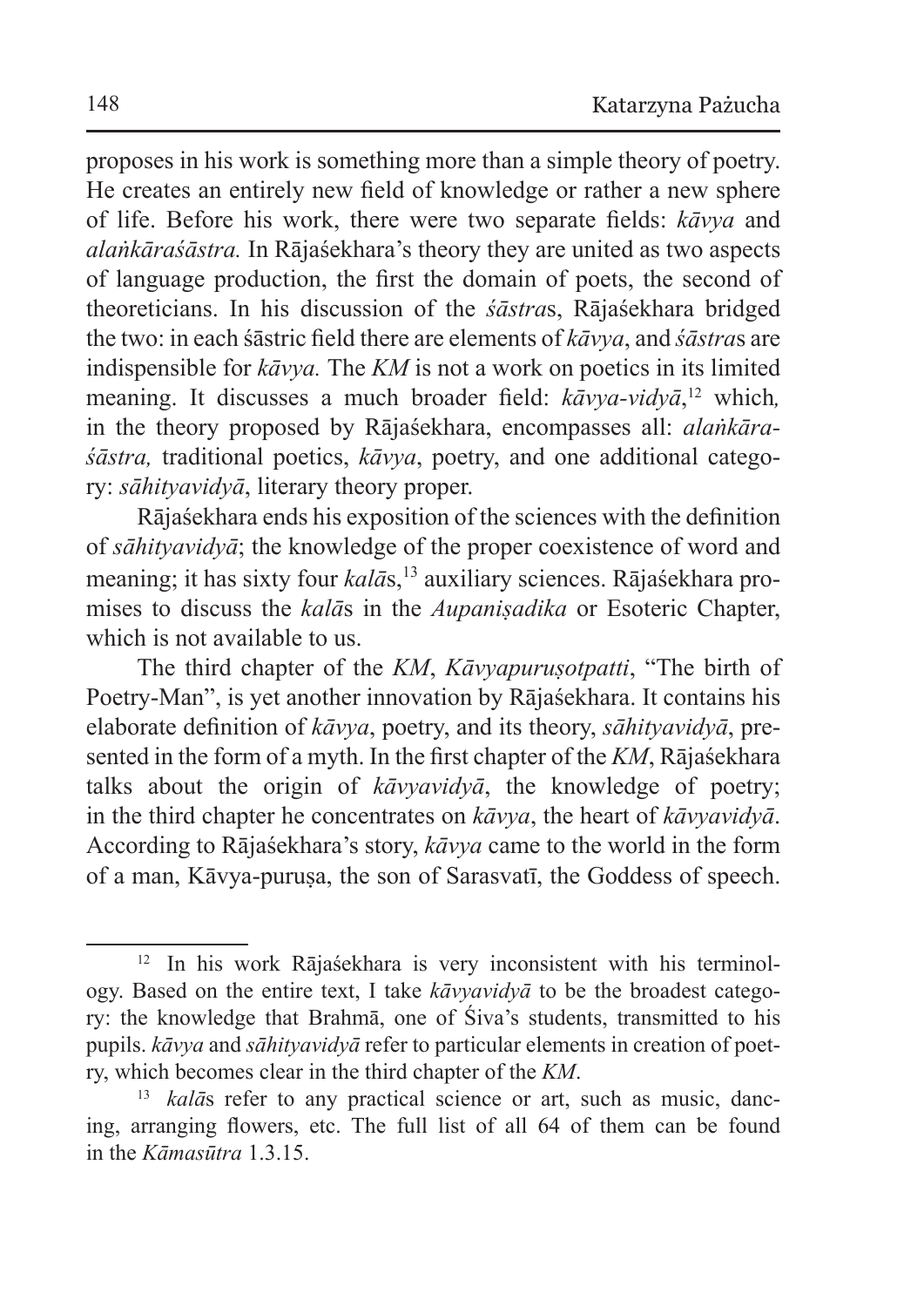Right after his birth, Kāvyapurusa welcomed his mother with a verse, the first metrical utterance in common speech. He employed in everyday language a form until then restricted only to the *Veda*s; in that moment *kāvya* was born in the world. As a template for this special verse, Rājaśekhara chose a verse from Bhartrhari, a grammarian. In his theory of *śabda-brahman*, Bhartrhari accepts language as a constituting element of the world. Rājaśekhara modified this idea. In his work he identified Kāvyapurusa with *vāṅmaya*, equating the language of *kāvya* with the sacred language of grammarians.

In the story, Sarasvatī, mother of Poetry, gives a detailed description of her son. Rājaśekhara used the Vedic hymn *Puruṣasūkta* as a template showing particular languages as Kāvyapurusa's body. To depict particular features of Poetry, Rājaśekhara used concepts taken from the earlier *ālaṅkārika*s, poeticians:

Words and meanings are your body, Sanskrit your mouth, Prakrit your arms, Apabhramśa your loins, Paiśāća your feet, mixed languages your chest. You are complete (*sama*), pure or delighted (*prasanna*), sweet (*madhura*), noble (*udāra*) and vigorous (*ojasvin*). Your speech is famous for the *ukti*s (beautiful expressions), *rasa* is your soul, meters are your hair, questionanswer and riddles and the like are your word-play, *anuprāsa* (alliteration—*śabdālaṅkāra*s), *upama* (simile—*arthālaṅkāra*s), etc., adorn you.<sup>14</sup>

The first phrase of the description: *śabdārthau śarīram*, clearly comes from Bhāmaha's definition of *kāvya: śabdārthasahitau kāvyam*, 15 "words and meanings together are *kāvya*". The adjectives used to describe Kāvyapuruṣa's qualities correspond to the list of *guṇa*s, good qualities of poetry: *samatā*, *prasāda*, *mādhurya*, *audārya* and *ojas*. Poetic ornaments (*alaṅkāra*s) are his adornments, etc.

<sup>14</sup> *śabdārthau te śarīraṃ mukhaṃ prākr̥taṃ bāhuḥ jaghanam apabhraṃśaḥ paiśācaṃ pādau uro miśram. samaḥ prasanno madhura udāra ojasvī cāsi. ukticaṇaṃ te vacaḥ rasa ātmā romāṇi chandāṃsi praśnottarapravahlikādikaṃ ca vākkeliḥ anuprasopamādayaś ca tvām alaṅkurvanti.* (*KM* 6.10–14)

<sup>(</sup>In transliteration I follow the text as given in Dalal, Shastry 1994.) <sup>15</sup> Bhāmaha, *Kāvyālaṅkāra*, 1.16.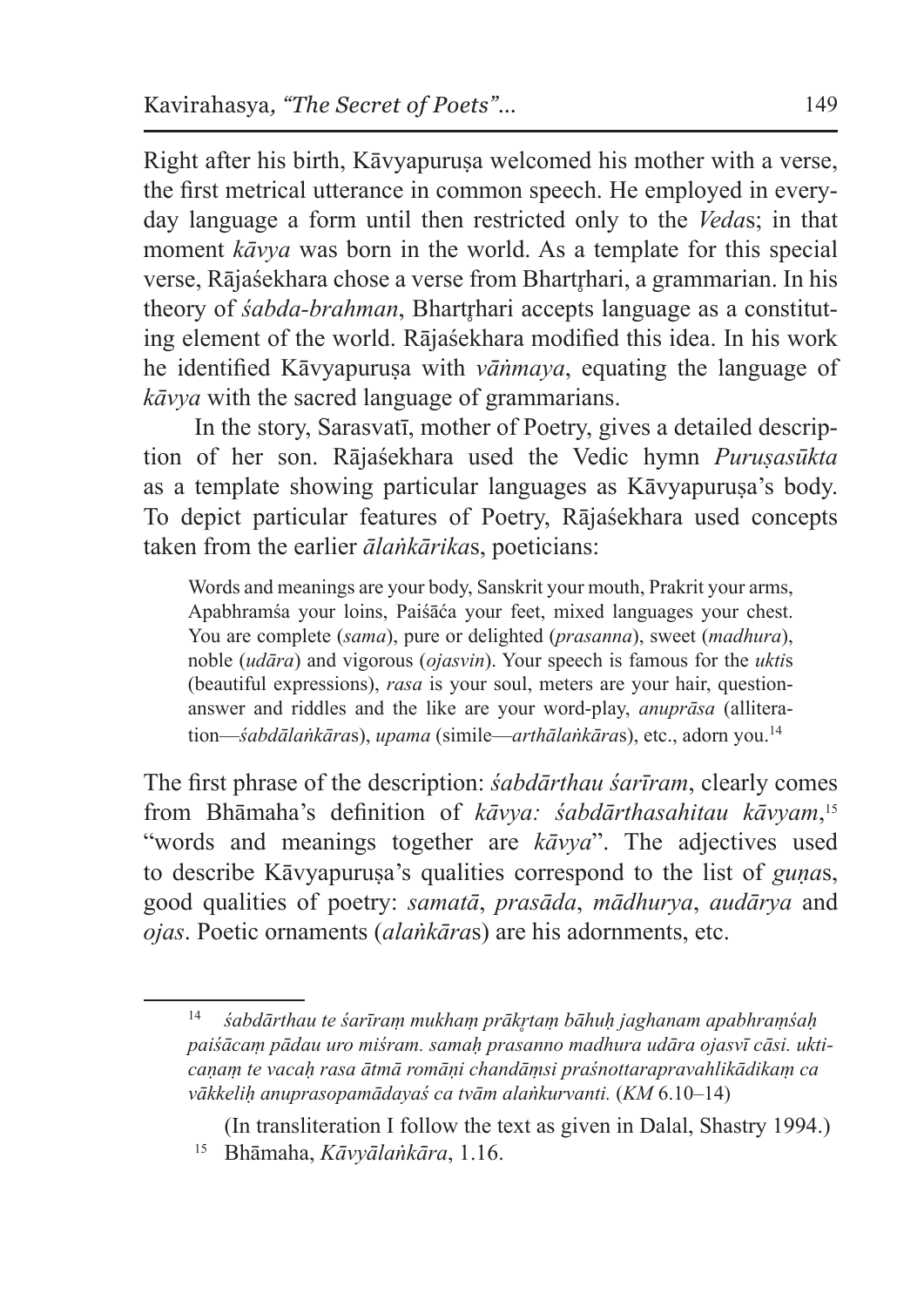Rājaśekhara's definition of poetry is very broad and idiosyncratic; it includes elements of pre-Rājaśekhara theories of literature. Instead of giving primacy to any one of the constituents of *kāvya* (as for example *alaṅkāra*s for Bhāmaha or *mārga*s for Daṇdin), Rājaśekhara gave all of them a place and function in the body of poetry.

To introduce Kāvyapurusa, Rājaśekhara employed styles and ideas from many fields: a mythical story, hinting at the *purāṇa*s or the *Mahābhārata*, beginning phrases such as those in *dharmaśāstra*  texts, elements from grammatical theories, Vedic hymns, and ideas from other poeticians. It is an example of Rājaśekhara's exposition of sciences: *kāvyavidyā* is interrelated with all other theories.

After his exhaustive description of Kāvyapuruṣa or Poetry, Rājaśekhara introduces into the story Sāhityavidyāvadhū,<sup>16</sup> Poetics-Woman. This was the fifth *vidyā* in the world of *śāstra*s*,* and another element of *kāvyavidyā.* In the following part of the chapter, Rājaśekhara talks about the birth of Poetics, $17$  her pursuit of Poetry, and their eventual union. In this chapter he explains the function and responsibilities of a poet as well as the reward that awaits those who understand the story of Poetry and Poetics.

In Rājaśekhara's myth, the Goddess Umā created Poetics as means of restraining the unruly Kāvyapuruṣa. After Poetics left in search of Poetry, Umā sent initiates of poetic lore, *kāvyavidyāsnātaka*s,<sup>18</sup> to follow the couple and praise their deeds. She explained that the account of the history of the union of *kāvya* and *sāhityavidyā* would become

<sup>&</sup>lt;sup>16</sup> Although the name Kāvyavidyāvadhū for the wife of Kāvyapurusa would be more appropriate, Rājaśekhara most probably used Sāhityavidyāvadhū to differentiate the theory of literature in the narrow sense, *sāhityavidyā*, from the broader field of *kāvyavidyā*.

<sup>&</sup>lt;sup>17</sup> For simplicity I substitute the names Poetry and Poetics for Kāvyapuruṣa and Sahityāvidyāvadhū respectively.

<sup>18</sup> Rājaśekhara defines *kāvyavidyāsnātaka* as: *yaḥ kavitvakāmaḥ kāvyavidyopavidyāgrahaṇāya gurukulāny upāsate sa* [*kāvya*]*vidyāsnātakaḥ* "one who in order to gain poetic skills studies *vidyā*s and *upavidyā*s at a university (*KM* 19.19–20).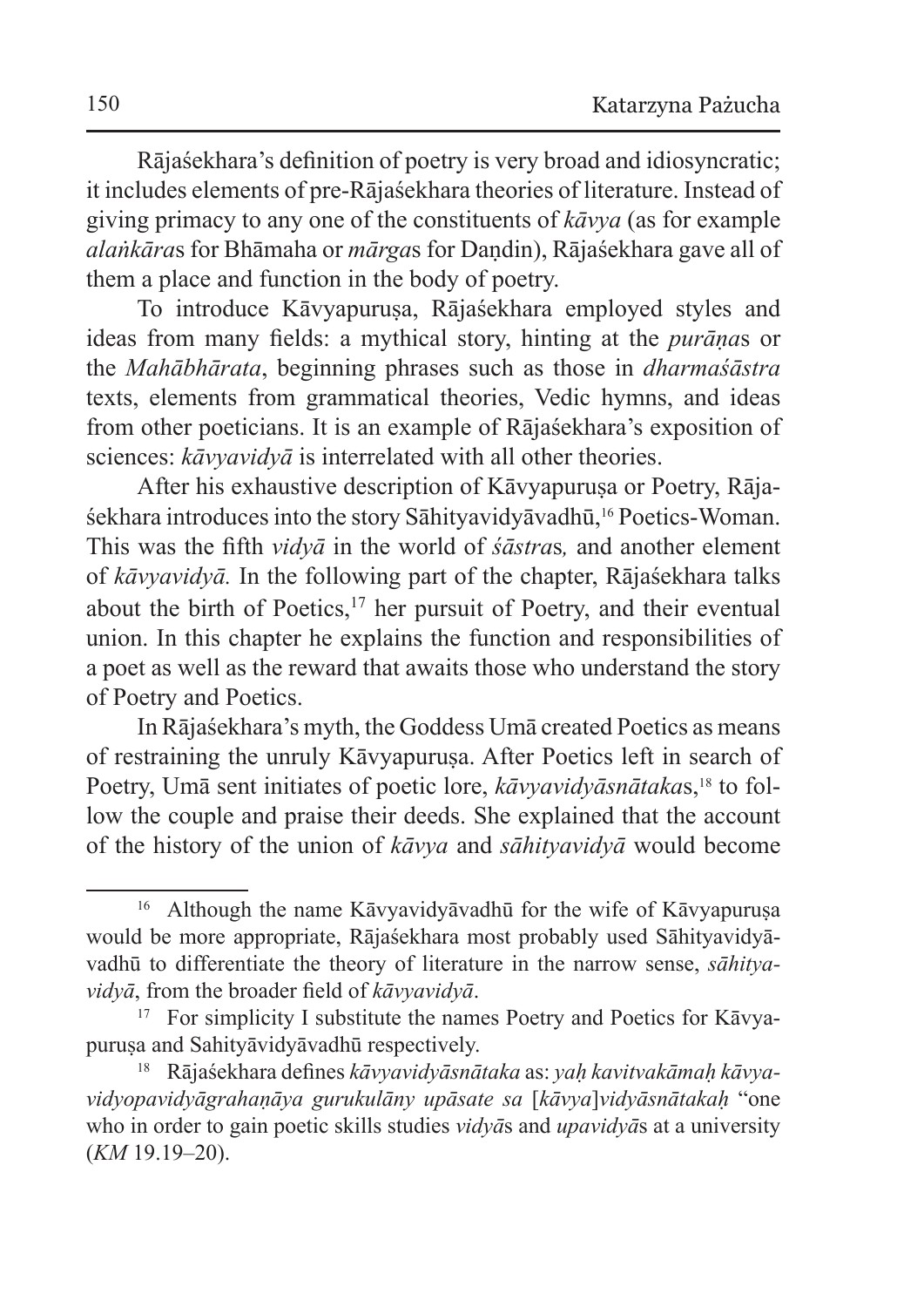the essence of the poet's work. In the rest of the chapter, Rājaśekhara describes how Sāhityavidyāvadhū won over the heart of Kāvyapurusa. Following her husband-to-be through the Indian Subcontinent, Poetics kept changing her appearance in order to seduce him. In the end, Kāvyapuruṣa married Sāhityavidyā.

The task of poetics is to follow poetry and adjust to its changes.<sup>19</sup> But Rājaśekhara also shows how the actions of Poetics caused changes in Poetry. The more Sāhityavidyā attracted Kāvyapurusa, the more refined his speech became; one without the other would remain unchanging. The unified couple, in the form of poetic imagination, took residence in the hearts of poets; those who understand the union between poetry and poetics obtain immortality.20 In the last sentence of the chapter, Rājaśekhara states the reward for those who understand that inspiration comes from *kāvya* accompanied by *sāhityavidyā*: they rejoice in this and in the next world.<sup>21</sup> Studying *kāvyavidyā* also leads to *mokṣa*.

In the first three chapters of the *Kāvyamīmāṃsā*, Rājaśekhara provided a short exposition of his ideas. He introduced the subject matter: *kāvyavidyā*, a new field of knowledge that he proposed, provided it with a divine origin; and stated the need to compose a theoretical work for it. He then assured the place for his theory among other systems of knowledge. Finally, in the last chapter of the Introduction, Rājaśekhara told a story of the birth of literature, *kāvya*, and its theory, *sāhityavidyā*, and the relation between these two. He also explained the role of a poet in the world of literature, and his reward. In the fourth

<sup>&</sup>lt;sup>19</sup> For the discussion of the relationship between theory and practice see: Pollock 1985.

<sup>&</sup>lt;sup>20</sup> "And they created the heavenly world for poets, where poets rejoice till the end of time with divine bodies, and at the same time they inhabit the mortal world with their corpus of poetry (bodies made of poetry)" (*KM* 10.10–12).

Similar idea can be found in Bhāmaha's work: good poets live forever in the body of their poetry. (*Kāvyālaṅkāra* 1.6)

<sup>21</sup> *evaṃ vibhajya jānānaḥ pretya ceha ca nindati* (*KM* 10.14).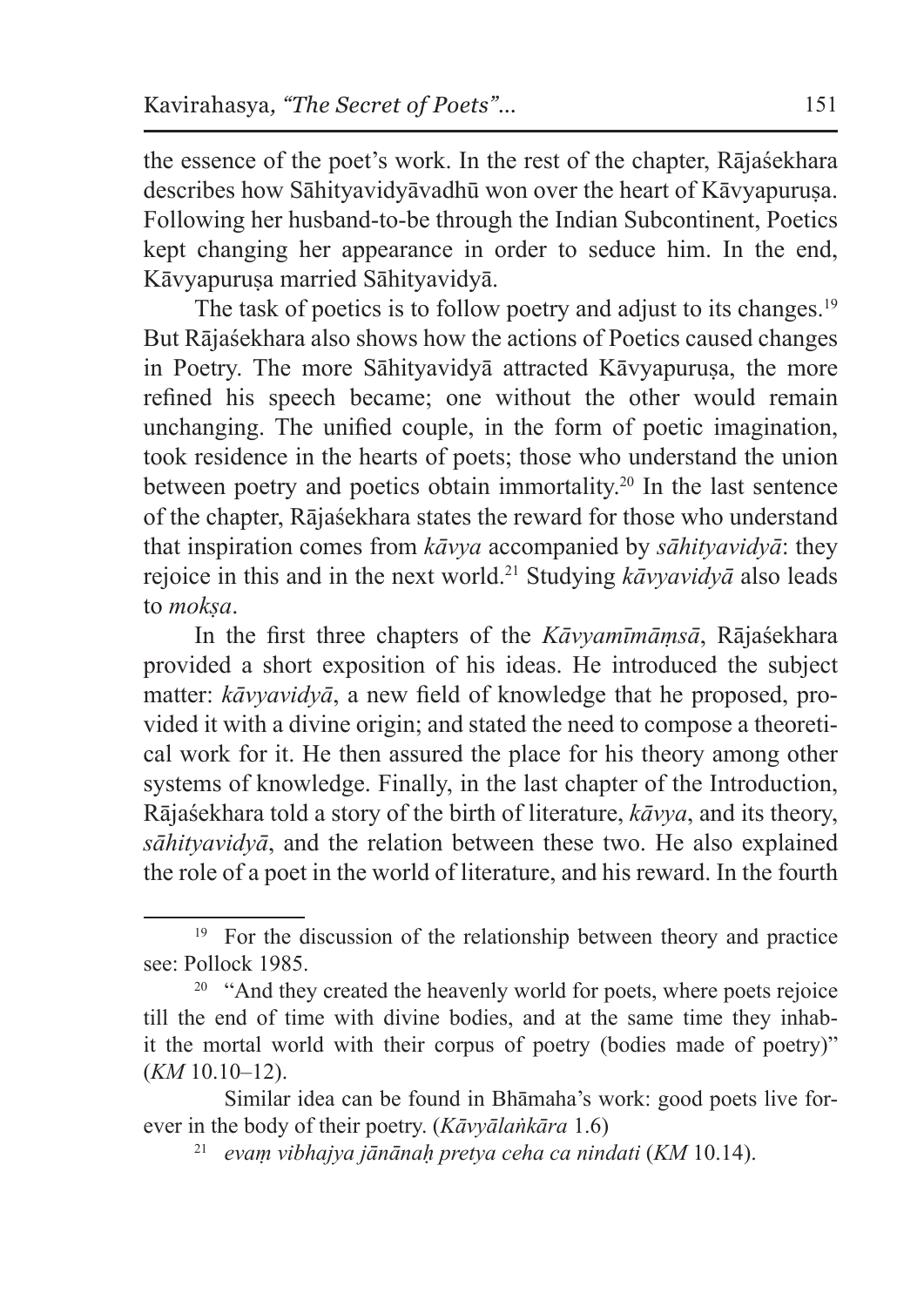chapter of the *KM*, he then turned to the beginning of the *Kavirahasya*, the first book of the *Kāvyamīmāṃsā*.

Rājaśekhara proposed a fresh view of literature: *kāvya* not as an abstract concept, but rather as a way of life. Composing poetry is a profession like any other, and a poet is a craftsman practicing it. It is part of everyday life: *kāvya* is the divine language in the human realm. But it also belongs to the world of *śāstra*s: it is indispensable for sciences and itself depends on them. Poetry, *kāvya*, has its own theory, *sāhityavidyā*, but not as a separate field: they are useful only together.

After three chapters of the general introduction, the *Kavirahasya*  proper begins. It is a manual for students, offering a description of the profession, its requirements, and skills necessary to compose poetry. Poets-to-be can learn from it about the steps in their education, the curriculum of their studies, and what to expect on the way.

The process of creating poetry begins with a poet, and that is the first topic in Rājaśekhara's work. He introduces types of students: *buddhimat* (an intelligent one) and *āhāryabuddhi* (one who can be trained), and one contrary to these two, *durbuddhi* (dullard).

In the next lesson, Rājaśekhara discusses *kāvyahetu*s*,* causes or sources of poetry. Traditionally, there were three possible *kāvyahetu*s: *pratibhā*: imagination or talent, *vyutpatti*: learning or training, and *abhyāsa*: practice. Many poeticians gave more importance to one above others or claimed a particular one to be the single cause.

Rājaśekhara offered his own idea: *śakti*, ability, is necessary to compose poetry. It is a combination of *samādhi,* concentration, and *abhyāsa,* internal and external effort. These two together bring out imagination and learning. *Śakti* is the base of poetry, and it is different than *pratibhā* or *vyutpatti*. It is a basic requirement for a student entering the school: he needs to be a *śakta*, able to concentrate and patient enough to practice. Without *śakti* neither *pratibhā* nor *vyutpatti*  can be used. As Rājaśekhara points out: "It is a capable person (*śakta*) who deploys imagination and a capable person (*śakta*) who can really be trained" (*KM* 11).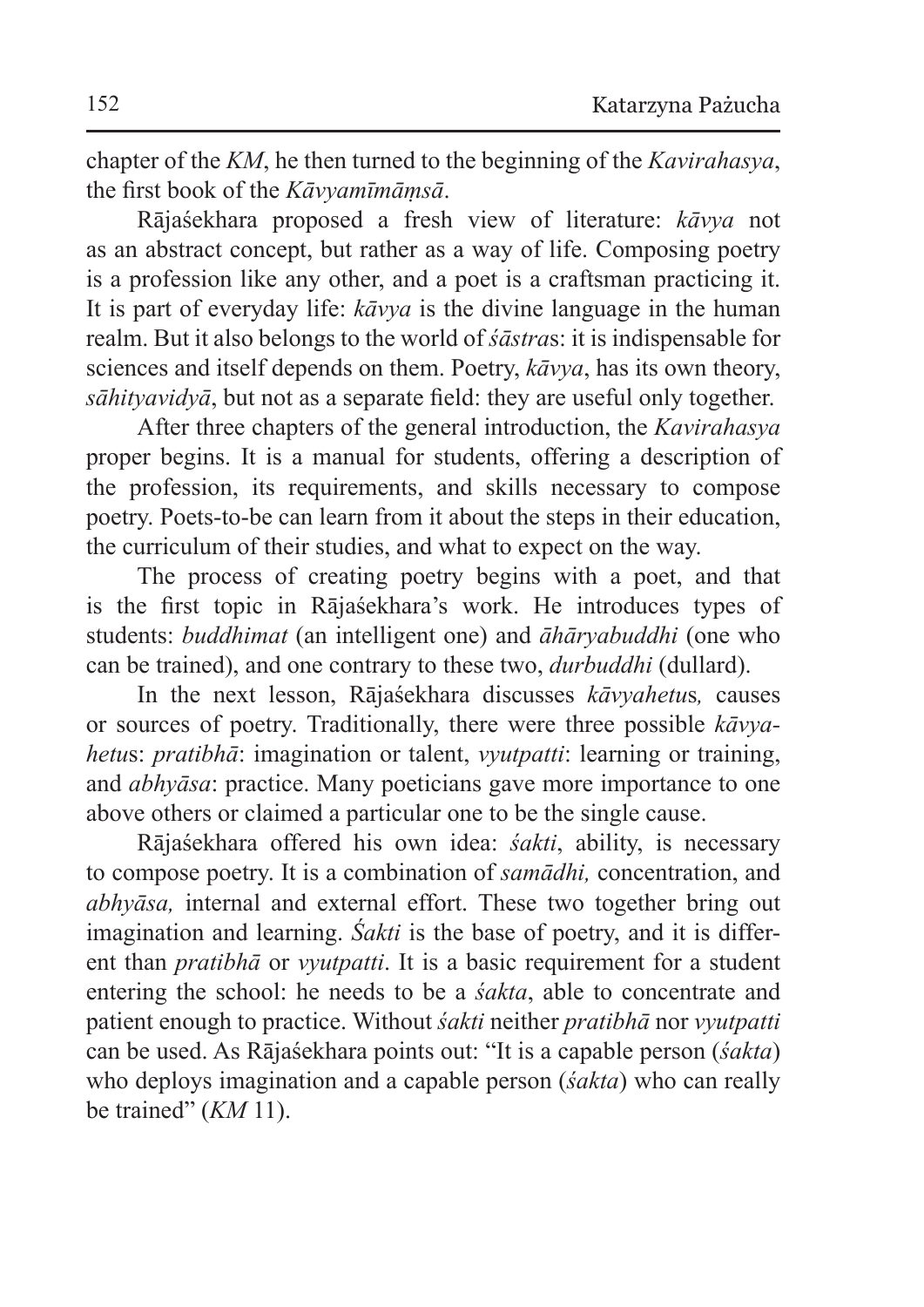In the next part Rājaśekhara elaborates on the two *hetu*s: *pratibhā* and *vyutpatti.* He begins with imagination. First he presents views of other scholars and then introduces his new ideas: he divides *pratibhā* into two kinds, creative (*kārayitrī*) and receptive (*bhāvayitrī*). The creative imagination belongs to a poet and the responsive one is necessary for a critic. According to Rājaśekhara, imagination arises from different sources: it might be inborn, obtained through training or gained by esoteric practices.

The second type of imagination, receptive (*bhāvayitrī*), belongs to a critic. A critic with imagination is indispensable, only he can appreciate a poem: "It [receptive imagination] brings out poet's effort and intention. Thanks to it the tree of poet's effort bears fruit. Otherwise it would be barren" (*KM* 13.21–22). According to Rājaśekhara good critics are extremely rare. A good critic is able to discriminate between the good and bad qualities of a work, admit the first, and disregard the latter. And a critic is a master, friend, adviser, pupil and teacher for a poet. There is no use in composing poetry if there is no one to appreciate it. A poet and a critic are two sides of the same coin; one does not exist without the other:

What use in poetry, which exists only in poet's mind, Which critics do not spread in ten directions. Works of poetry gathered in books are found in every house, But those engraved on the stone tablets of critics' minds are rare.<sup>22</sup>

Poetic imagination, *pratibhā,* is not the only cause of poetry, another one is *vyutpatti*, learning. Pre-Rājaśekhara poeticians disagreed on the primacy of one over the other. Some claimed that *pratibhā* is more important because it is able to conceal faults coming from the lack of learning. Others considered *vyutpatti* as more important because it can entirely

<sup>22</sup> *kāvyena kiṃ kaves tasya tanmanomātravr̥ttinā nīyante bhāvakair yasya nanibandhā diśo daśa santi pustakavinyastāḥ kāvyabandhā gr̥he gr̥he dvitrās tu bhāvakamanaḥśilāpaṭṭanikuṭṭitāḥ* (*KM* 15. 5–8)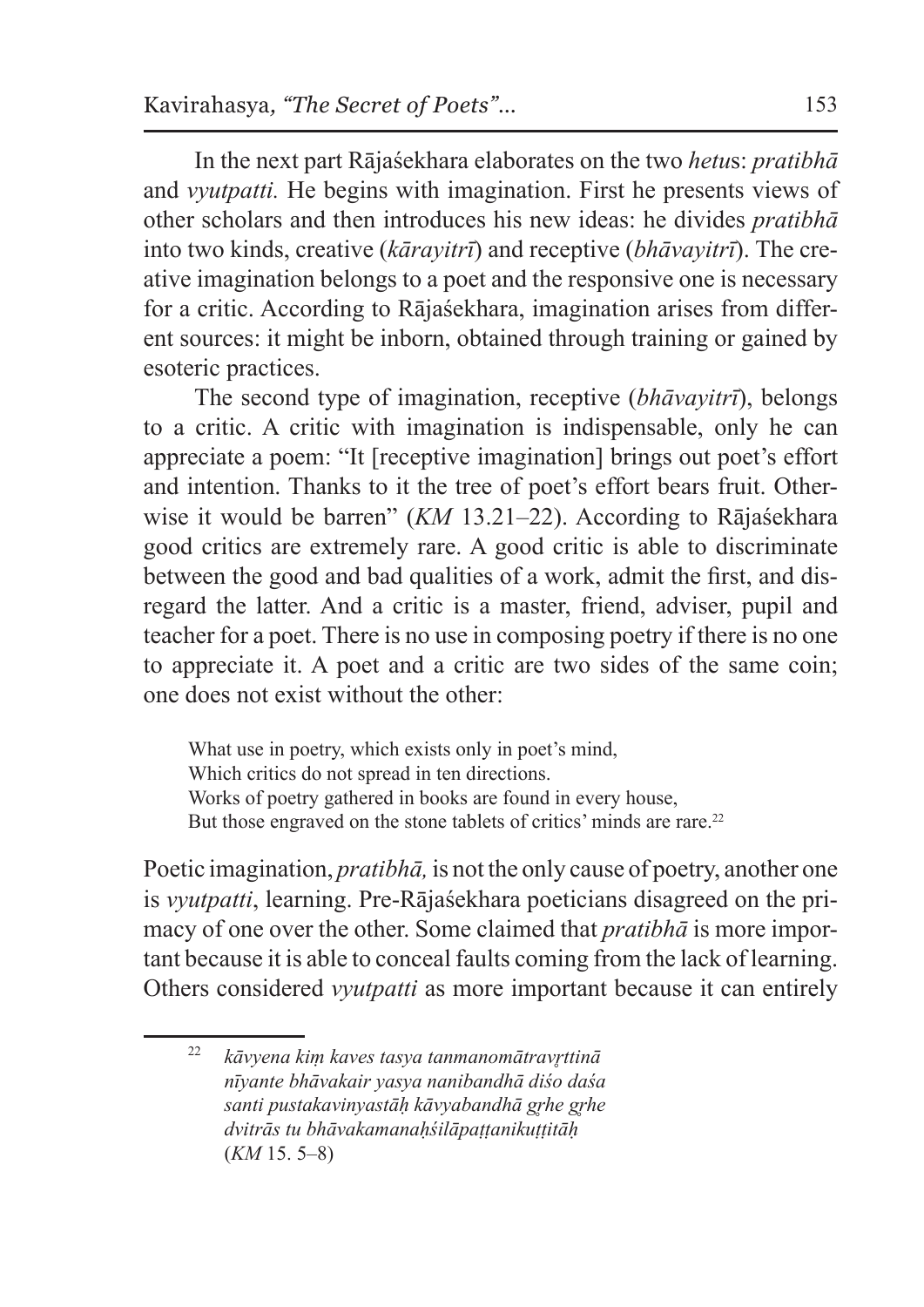conceal faults coming from the lack of imagination. In Rājaśekhara's opinion the two together create perfection. A poet endowed with both imagination (*pratibhā*) and training (*vyutpatti*) is extremely rare and it is he who is called a poet.

After discussing the *kāvyahetu*s, Rājaśekhara introduces types of poets depending on the cause of their poetry. Some theoreticians considered one type of a poet to be better or worse than the other. Rājaśekhara disagreed with this view. For him each type of a poet is good or bad in his own field. Comparing different types of poets is impossible since different rules apply to each. For Rājaśekhara there are no universal rules for judging literature: types of poems depend on the types of their authors.

Another way of dividing poets is based on a stage in their training. A poet at the outset of his career is called *kāvyavidyāsnātaka*,<sup>23</sup> an initiate in the field of poetry. He is eager to become a poet and enters the university to study. There is also *sevitr*, a "copycat", a poet who copies styles of ancient authors in hope of developing his own. The highest status is *kavirāja*, a king of poets: he can compose poems in every language, style, and genre.

In the next lesson, students of *kāvyavidyā* learn about maturity, *pāka*. Rājaśekhara explains: "Words of a good poet through continuous practice attain maturity" (*KM* 20.4). Opinions regarding *pāka* differed. Some said that "lack of hesitancy in putting words together" is maturity, others that a poet obtains maturity when words in his poem cannot be substituted. According to Avantisundarī, Rājaśekhara's wife, "maturity is a cause for the beautiful statements with words and meanings appropriate for *rasa*" (*KM* 20.16–17). Rājaśekhara explains that maturity can be inferred from its effect: only accomplished connoisseurs can prove it.

<sup>23</sup> *kāvyavidyāsnātaka*s are the ones whom, in the *Kāvyapuruṣotpatti*  chapter, Umā sent to follow Poetry and Poetics. She explained that understanding of the union of Poetry and Poetics would become the heart of their poetry.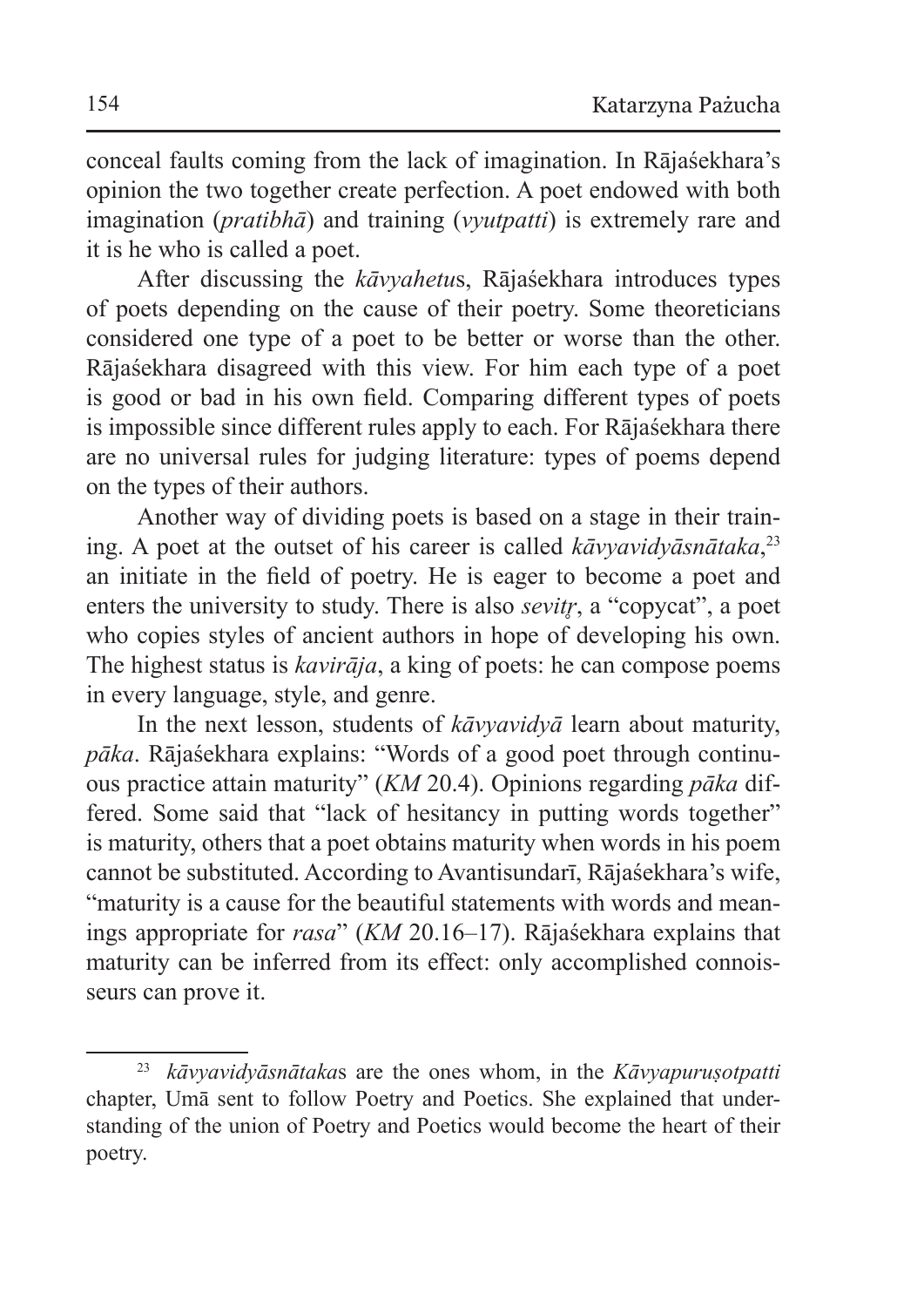Students aware of requirements, expectations and character of the profession, proceeded to learn how to compose a poem. First course in their curriculum was *padavākyaviveka*: "Introduction to words and sentences", namely grammar. Rājaśekhara begins with a short discussion of a word, *pada*: it is a union of *śabda,* sound and *artha,* a meaning it expresses. Following views of grammarians, he divides words into five modes, *vr̥tti*s, e.g. *sup*, nouns or *tiṅ*, verbs. Next he talks about a sentence, *vākya.* He defines it as such arrangement of words, which can bring out the intended meaning of a speaker. Then he quotes different views about types of sentences, their division and function. Discussion about sentences leads to Rājaśekhara's definition poetry. While in the third chapter he invented a mythical story as an allegory elaborating on his vision of *kāvya*, in this chapter he offers a definition in a style of *sūtra*: *guṇavad alaṅkr̥tañ ca vākyam eva kāvyam*, "Poetry, *kāvya* is a sentence possessing *guṇa*s, excellences and ornaments *alaṅkāra*s" (*KM* 24.26). It differed from the views of earlier authors who, following Bhāmaha, treated *śabda* and *artha* as the body of *kāvya.* They considered word, *śabda*, and its meaning, *artha,* as separate elements, which combined make *kāvya*. For Rājaśekhara *vākya,* a sentence, was a bearer of meaning, and *kāvya* was nothing but a sentence with *kāvya-*specific adornments.

This definition was a problematic one. There were people who considered *kāvya* to be dangerous and argued that it should not be taught. Rājaśekhara warned students against attacks. Treating a sentence as a base of *kāvya* could serve as proofs for its hurtfulness*.* Some could say that poetry contains untrue statements, that it gives false instructions, and expresses obscene meaning. For all three accusations there are exemplary verses. Rājaśekhara refutes all of these arguments by showing that sentences of all three types can be also found in the *Veda*s, *śāstra*s*,* and everyday life. He quotes examples from each source.

Possible explanation for those attacks is misunderstanding of poetry. Rājaśekhara brings in the discussion of the importance of grammar. This part of the lecture is based on Patañjali's *Mahābhāṣya*. Students learn that it is crucial to know how to use language correctly;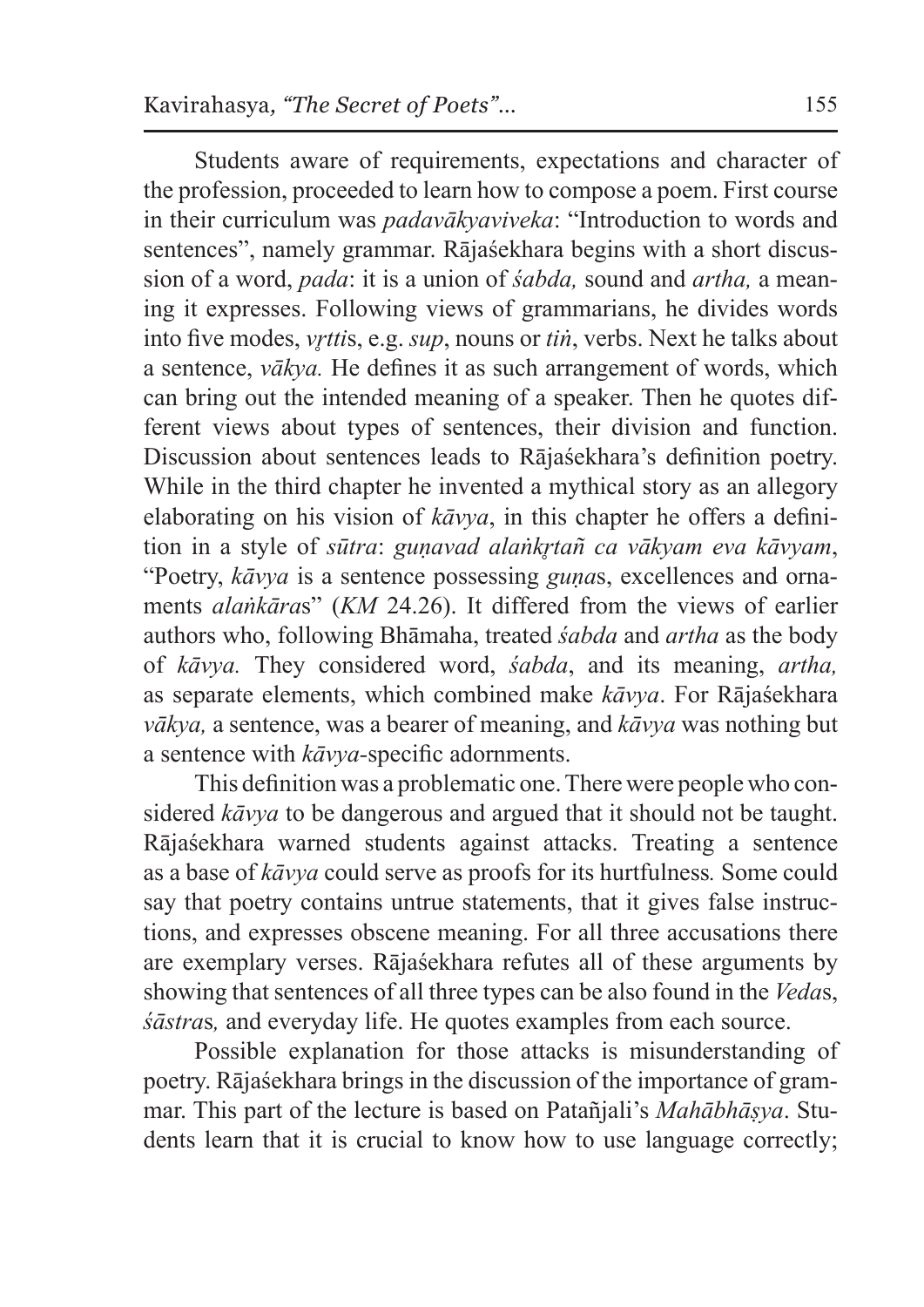one who knows correct forms obtains endless glory, while one who, even knowing correct forms, uses incorrect ones becomes unclean.<sup>24</sup> Students also learn how important is *pāka,* maturity. Rājaśekhara talking about this topic explained that mature poets are able to distinguish between proper and improper. It allows avoiding any impropriety in works.

When a poet has the general knowledge of language, he should learn about the origin and development of human speech. According to Rājaśekhara there are three styles, *rīti*s, of human speech: *vaidarbhī*, *gauḍīyā* and *pāñcalī*, 25 and based on them there are three kinds of expression. The idea of *rīti*s as regional styles of speech was present in the literary theory before Rājaśekhara's work, and there was no agreement among poeticians as to the number or characteristics of rītis. Even though Rājaśekhara accepted three styles, he admitted that in reality they are manifold due to differences in *kāku*, intonation.<sup>26</sup> Intonation is responsible for expressing emotions and hidden meanings; one type of intonation is used to recite a sentence containing a question, and a different one to recite a sentence expressing conciliation, etc. Employing proper intonation uncovers additional meaning suggested by the author. $27$ 

<sup>24</sup> Bhāmaha expressed a similar sentiment:

*sarvathā padam apy ekaṃ na nigādyam avadyavat. vilakṣmaṇā hi kāvyena duḥsuteneva nindyate.* (*Kāvyālaṅkāra* 1.11)

<sup>25</sup> A more detailed discussion of *rīti*s, their number and definitions can be found in the third chapter of the *KM*.

<sup>26</sup> The idea of *kāku* was not entirely new: it is first found in the *Nāṭyaśāstra* as referring to a tone of voice in general. Rājaśekhara gives examples of different understanding of *kāku*:

"According to Rudraṭa *kāku* is a figure of form, called *vakrokti*.

Yāyāvarīya asks: How can it be a kind of poetic figure if it is an expressive property of recitation?" (*KM* 31. 8–10)

<sup>27</sup> In Rājaśekhara's theory, *kāku* is responsible for uncovering of hidden, suggested meanings. It serves the same function as Ānandavardhana's *dhvani*. Ānanda in the *Dhvanyāloka* considered kāku to be *guṇībhūtavyaṅgya*,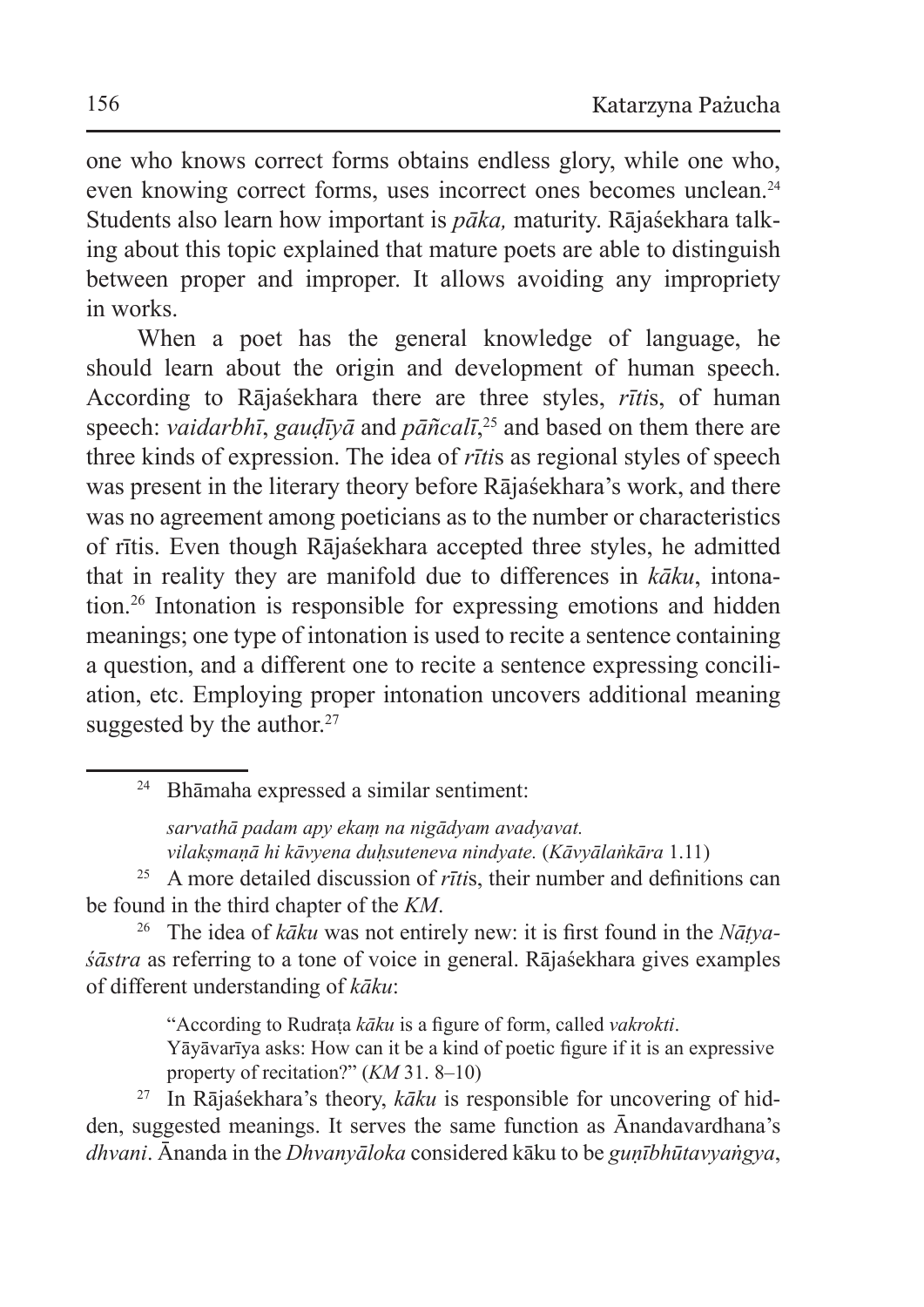*Kāku* is important not only for a poet, but also for a sophisticated reader. The success of a poem depends also on quality of recitation; only knowing types of intonation one can fully appreciate a poem. After introducing the theory of recitation, Rājaśekhara gives examples of its practical application. He describes particular methods of recitation belonging to people in different regions, for example:

People from the East to Benares, such as Magadha, Recite Sanskrit well, but are blunt when it comes to Prakrit.<sup>28</sup>

After discussing a poem's form, Rājaśekhara proceeds to its content. Poets-to-be learn possible sources of themes for their poetry, *kāvyārthayoni*s, such as *śruti*, *itihāsa*, *pramāṇavidyā (*epistemology or philosophy), *rājasiddhāntatrayī (artha-*, *nāṭya-*, *and kāmaśāstra)*, or *loka* (worldly affairs). This again shows that *kāvya* is closely connected with other fields of knowledge. Rājaśekhara reminds students that studying of sciences necessarily precedes studies of poetry and used examples which required knowledge of *śāstra*s.

As a part of the lecture about *kāvyārthayoni*s, Rājaśekhara discusses the extent of meanings (*arthavyāpti*). Poems can use themes belonging to the sphere of divine, divine-mortal, or pertaining to the underworld. Concluding the discussion, Rājaśekhara agrees with Lollata that even though there are endless themes for a poem, only ones endowed with *rasa* should be employed. Rājaśekhara elaborates on this idea: *rasa* does not lie in ideas but in compositions. It is poet's way of expression that adds *rasa* to a poem. Poets-to-be learn that they alone are responsible for bringing taste into their compositions; the style of

subordinate suggestion (*The Dhvanyāloka of Ānandavardhana. With the locana of Abhinavagupta*. Translated by Ingalls, Masson, and Patwardhan. Harvard University Press. 1990: 616–619). Rājaśekhara in his work never refers to Ānandavardhana's theory of *dhvani*, and it is difficult to say whether or not he was familiar with it.

<sup>28</sup> *paṭhanti saṃskr̥taṃ suṣṭhu kuṇṭhāḥ prākr̥tavāci te vāṇāra(rāṇa)sītaḥ pūrveṇa ye kecin magadhādayaḥ.* (*KM* 33.25 –26)*.*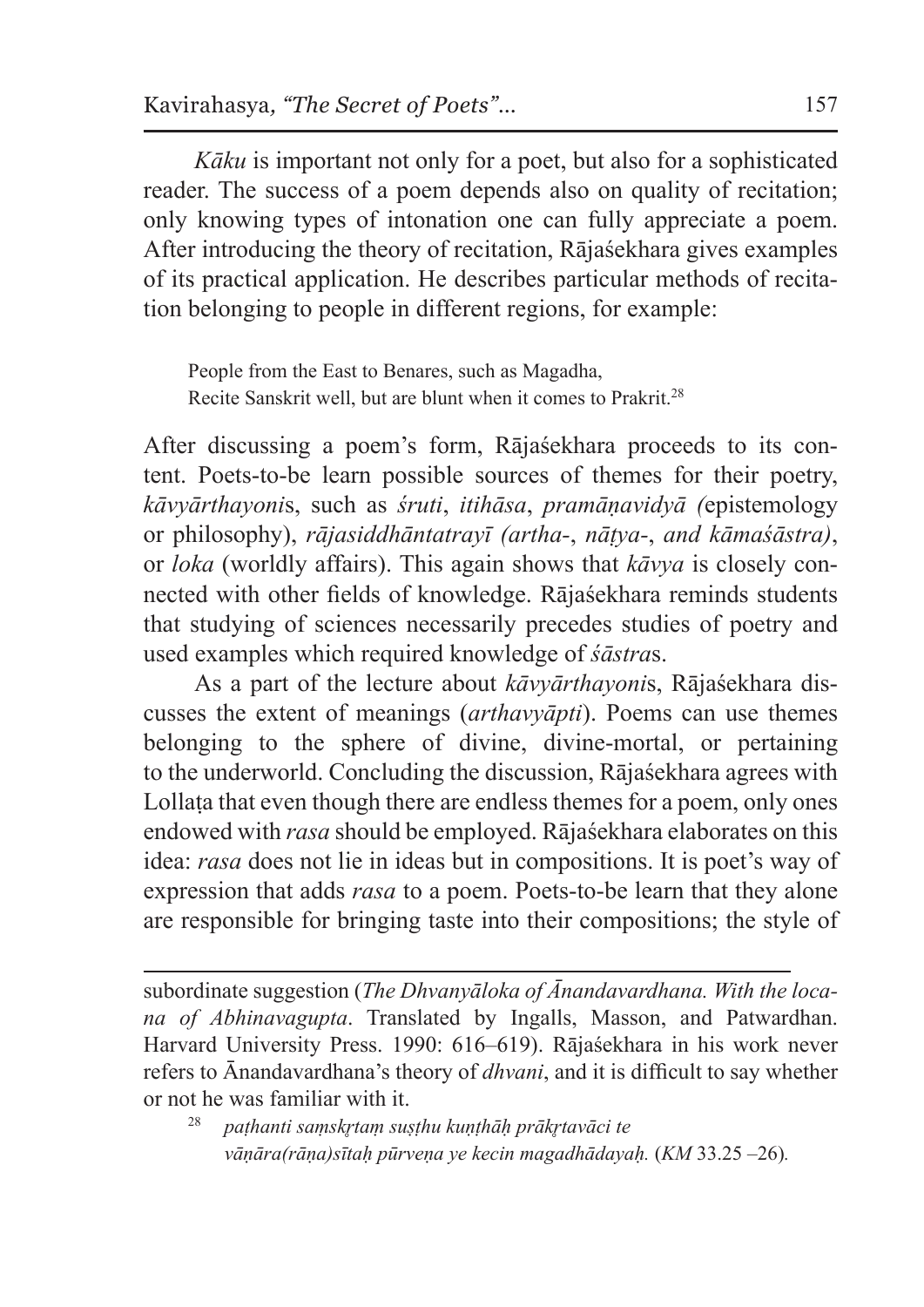their writing can either increase or diminish *rasa.* A bad poet even using an idea full of *rasa* can destroy it, and create a tasteless work.

In the middle of his work, Rājaśekhara puts a chapter containing practical advice for poets: where to live, when to work, and what kind of friends to choose. He shows a poet as a craftsman of poetry-making at work. In order to be productive in his job, a poet needs proper tools, and a workshop. He also needs an employer. The title of the chapter: *Kavicaryā rājacaryā ca*, "The conduct of a poet and of a king", promises to discuss the responsibilities of a poet's patron, a king.

This chapter marks the end of student's theoretical education, and the beginning of practicing poetry: *gr̥hītavidyopavidyaḥ kāvyakriyāyai prayateta.*<sup>29</sup> "After learning sciences and auxiliary sciences, one can advance to composing poetry." (*KM* 49.8) As a reminder Rājaśekhara lists the subjects of instruction, such as grammar, lexicon, metrics and poetics, as well as auxiliary sciences, and 64 practical arts.<sup>30</sup>

A poet should be pure in mind, speech as well as body because the nature of a poem reflects the nature of the poet. He should also be of impeccable manners, and his speech should always be pleasant.

An important aspect of poetry-making is a rigid schedule.<sup>31</sup> Rājaśekhara describes an exemplary day of a diligent poet: a poet should get up at daybreak, begin his day with morning worship of Sarasvatī, and in the second and third watch of the night he should rest.

Following the description of *nāgaraka*'s house in the *Kāmasūtra*, Rājaśekhara depicts a mansion appropriate for a poet: it should have orchards, lotus ponds, gardens with peacocks, deer, *cakravāka* birds and geese, rooms with showers and baths, and the like.

<sup>&</sup>lt;sup>29</sup> This sentence is similar to the beginning of the chapter on the life style of *nāgaraka* in the *Kāmasūtra*: *gr̥hītavidyopavidyaḥ* [...] *nāgarakavrttam varteta*. (1.4.1) "When a man has become educated [...] he can begin the lifestyle of a man-about-town" (Doniger: 2003).

<sup>30</sup> KM 49.8–10.

The importance of training applies also to the king in the *Arthaśāstra.*

<sup>31</sup> Both the *Arthaśāstra* and the *Kāmasūtra* contain a daily schedule for a king and a *nāgaraka* respectively.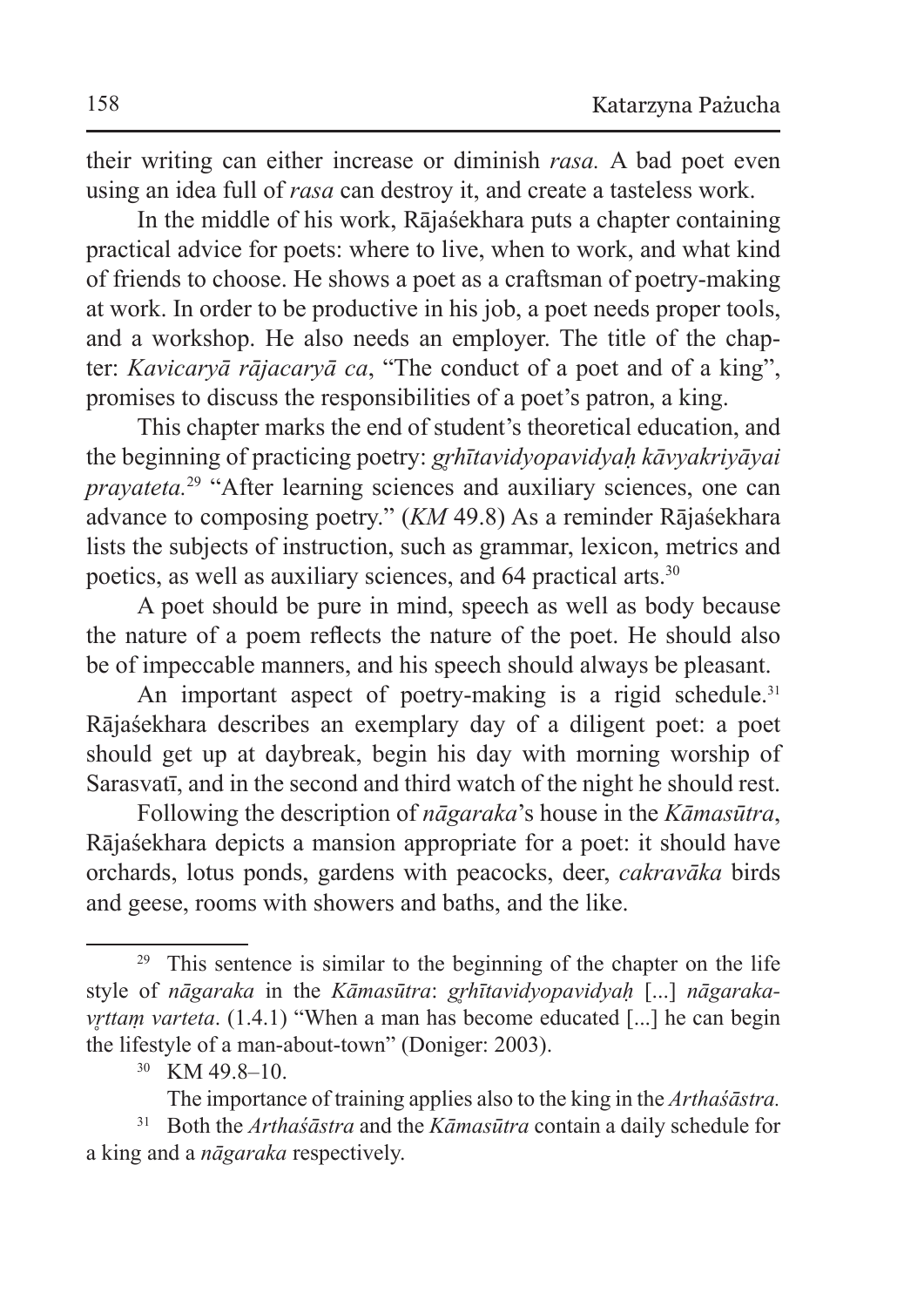A poet needs a study with a tablet and chalk, pens and ink-pots, and either palm leaves, or birch bark. He should employ a scribe who is skilled in all languages, and knows various scripts. It is also the responsibility of a scribe to make multiple copies of a manuscript.

To protect a work in progress, a poet should not recite a halfmade poem, or [should recite] a new [poem] in front of a single person. It is a bad idea to recite a good composition in front of a poetaster: a false poet would not appreciate it, but destroy it by composing his own poem.

Rājaśekhara introduces another person necessary in the world of literature: a king, a poet's patron. As an employer of a poet, the king has specific obligations. He is responsible for building an assembly hall, where poets and scientists can participate in learned debates, and where various craftsmen can present their work. Rājaśekhara gives a detailed description of what the hall should look like, and what should be the arrangement of guests. A king is the president of conferences; he facilitates discussion of poetry, where participants examine and judge poems, and he rewards poets according to the quality of their work. To earn fame for his kingdom, he should gather at his court many learned men from all around the world. In big cities of his realm, a king should establish universities, where poetry and science might flourish.

In his work Rājaśekhara described a poet's everyday life from the point of view of a practitioner. He offered advice for real situations that poets might encounter in their career. Being a court poet, he understood the relationship between kings and their poets:

Kings are known by their alliance with poets, And through the support of kings poets become famous. There is no other assistance for a poet equal to that of a king, And there is no other service for a king like that of a poet. $32$ 

<sup>32</sup> *khyātā narādhipatayaḥ kavisaṃśrayeṇa rājāśrayeṇa ca gatāḥ kavayaḥ prasiddhim rājñā samo'sti na kaveḥ paramopakārī rājñe na cāsti kavinā sadr̥śaḥ sahāyaḥ* (*KM* 27.9–12).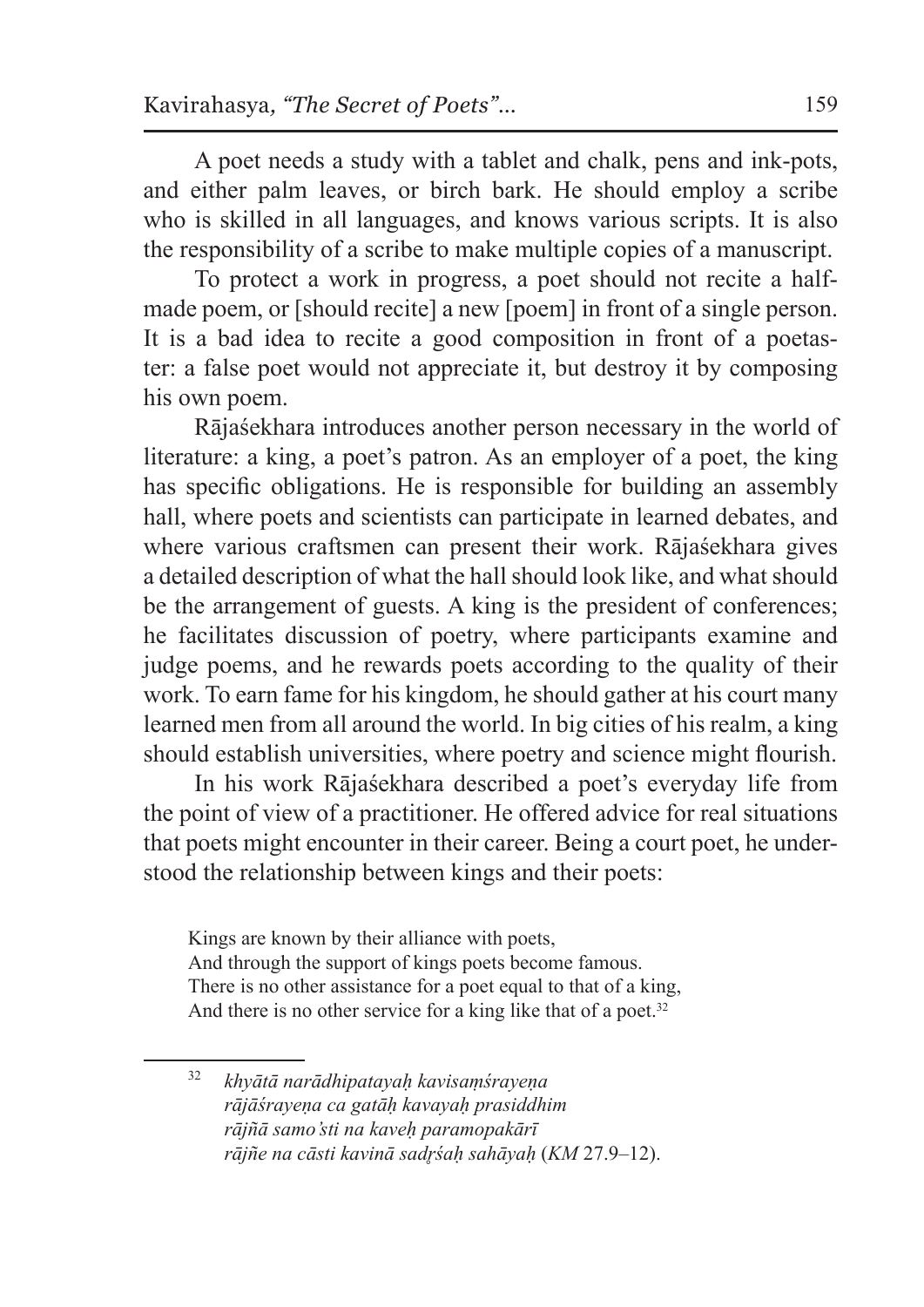He also understood the power of poetry: it was capable of creating reality, and changing history:

The greatest sages say that worldly existence depends on the words of poets. Poetry is also the root of happiness. Since: The famous deeds of kings, The power struggle of gods, Miraculous powers from sages' penance Live in the words of great poets.<sup>33</sup>

The second half of the *KM* discusses topics useful also for advanced poets. In addition to considering a poem in making, a student of poetry has to understand the relationship between his own work and the works of others. Rājaśekhara in his instruction for poets includes a detailed discussion of *kāvyaharaṇa,* plagiarism. He was the first theoretician to devote significant attention to this problem. First, he gives a general definition of plagiarism and then lists the types of appropriation of form, *śabdaharaṇa*:

Composing with words or meaning used [before] by another [poet] is plagiarism. It is of two types: unacceptable and acceptable.<sup>34</sup>

As for the distinction between unacceptable and acceptable types of stealing, there were different opinions. For some stealing of one word was not plagiarism. Rājaśekhara considered it to be wrong unless a word had more meanings.

Rājaśekhara presented many types and subtypes of stealing, for example stealing of form, of word, and of part of a verse, and gave examples for all of them, quoting a plagiaristic verse and its original.

There are cases when using a part of another work is not plagiarism, e.g. when a poet incorporates a sentence from another work, but

<sup>33</sup> *śrīmanti rājñāṃ caritāni yāni prabhutvalīlāś ca sudhāśināṃ yāḥ. ye ca prabhāvās tapasām r̥ṣīṇāṃ tāḥ satkavibhyaḥ śrutayaḥ prasūtāḥ* (*KM* 27.5–8).

<sup>34</sup> *paraprayuktayoḥ śabdārthayor upanibandho haraṇam* (*KM* 56.2).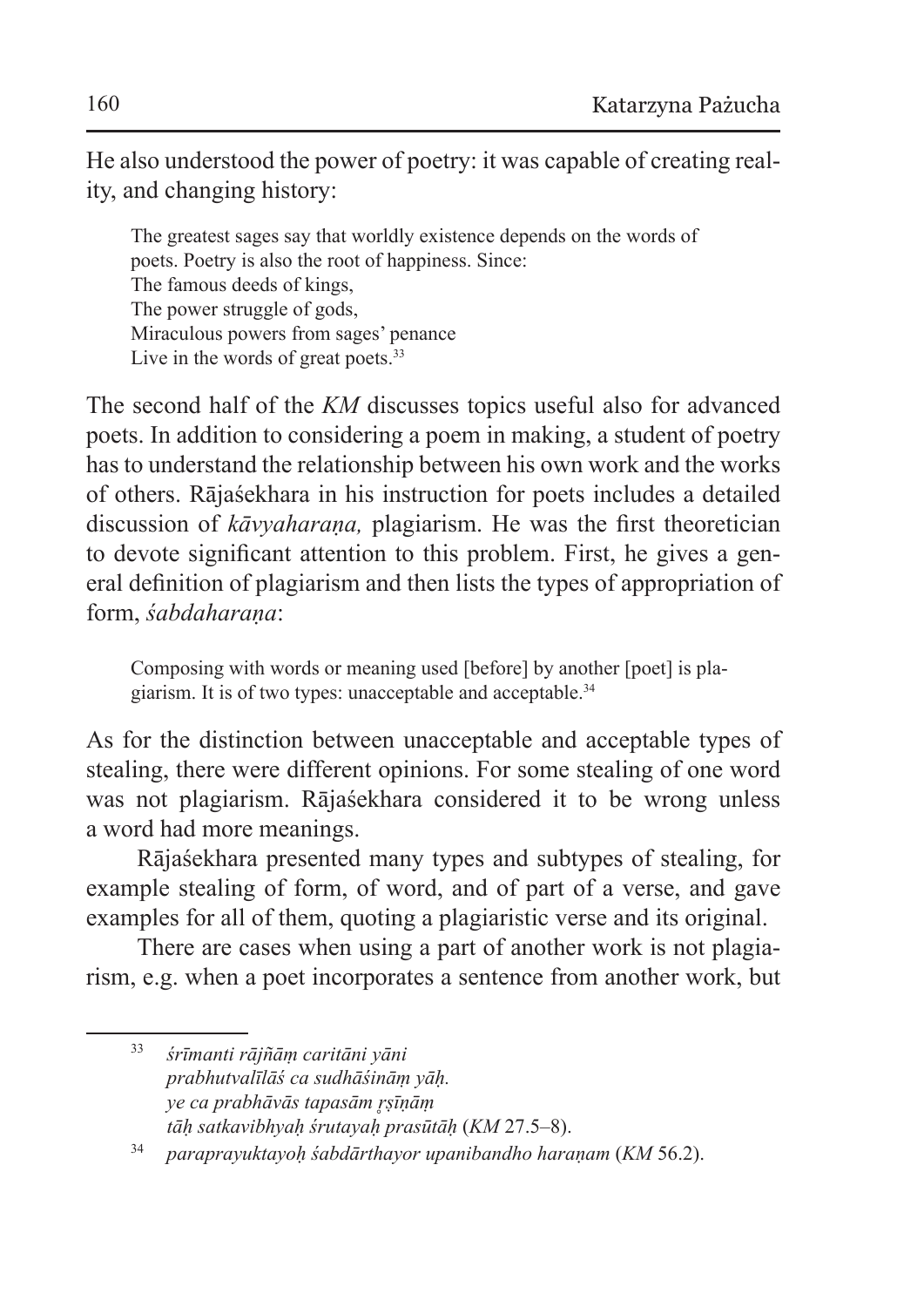gives it a different interpretation. Buying a poem is the same as plagiarism: lack of success is better than infamy.

In chapter twelve of the *KM*, Rājaśekhara discusses possible reasons for *arthaharaṇa,* borrowing meanings from other works. He points to one of the difficulties of composing poetry: conceiving of a new idea. According to some it is impossible for beginner poets to come up with any new ideas: all themes have already been used in the works of earlier poets, and young writers can only refine old stories. Rājaśekhara sees poets and their ability differently:

Everything is reflected in a mirror—minds of poets. Words and meanings compete for poet's attention, [saying] does he indeed see us?<sup>35</sup>

Another topic useful for a poet in his work is poetic conventions, *kavisamaya*. Although poetic convention played an important role in Sanskrit literature, it was Rājaśekhara who first discussed this topic. He defined *kavisamaya* as a theme which poets employ, that is neither śāstric or known in the world, but which comes from tradition. And it is correct because it conforms to the ways of poets. Nowadays they might differ from factual situation because of changes of space and time, but compositions based on them are still accurate; they were handed down from wise men who lived in ancient times and mastered all the *Veda*s and sciences, and who travelled in foreign lands.

To make the topic of poetic conventions (*samaya*) easy to study for students of *kāvyavidyā,* he presented it in a clear, systematic way, dividing conventions into separate groups: conventions pertaining to class, quality, substance, etc. For example, lotuses and water lilies are found only in rivers, while geese are only found in lakes, there is no *mālatī* jasmine during springtime, no fruits or flowers from sandal trees, there is the sounding of cuckoos only in spring time even though it happens also during summer, and so forth.

<sup>35</sup> *matidarpaṇe kavīnāṃ viśvaṃ pratiphalati. kathaṃ nu vayaṃ dr̥śyāmaha iti mahātmanām ahaṃpūrvikayaiva śabdārthāḥ puro dhāvanti*  (*KM* 62.22–24).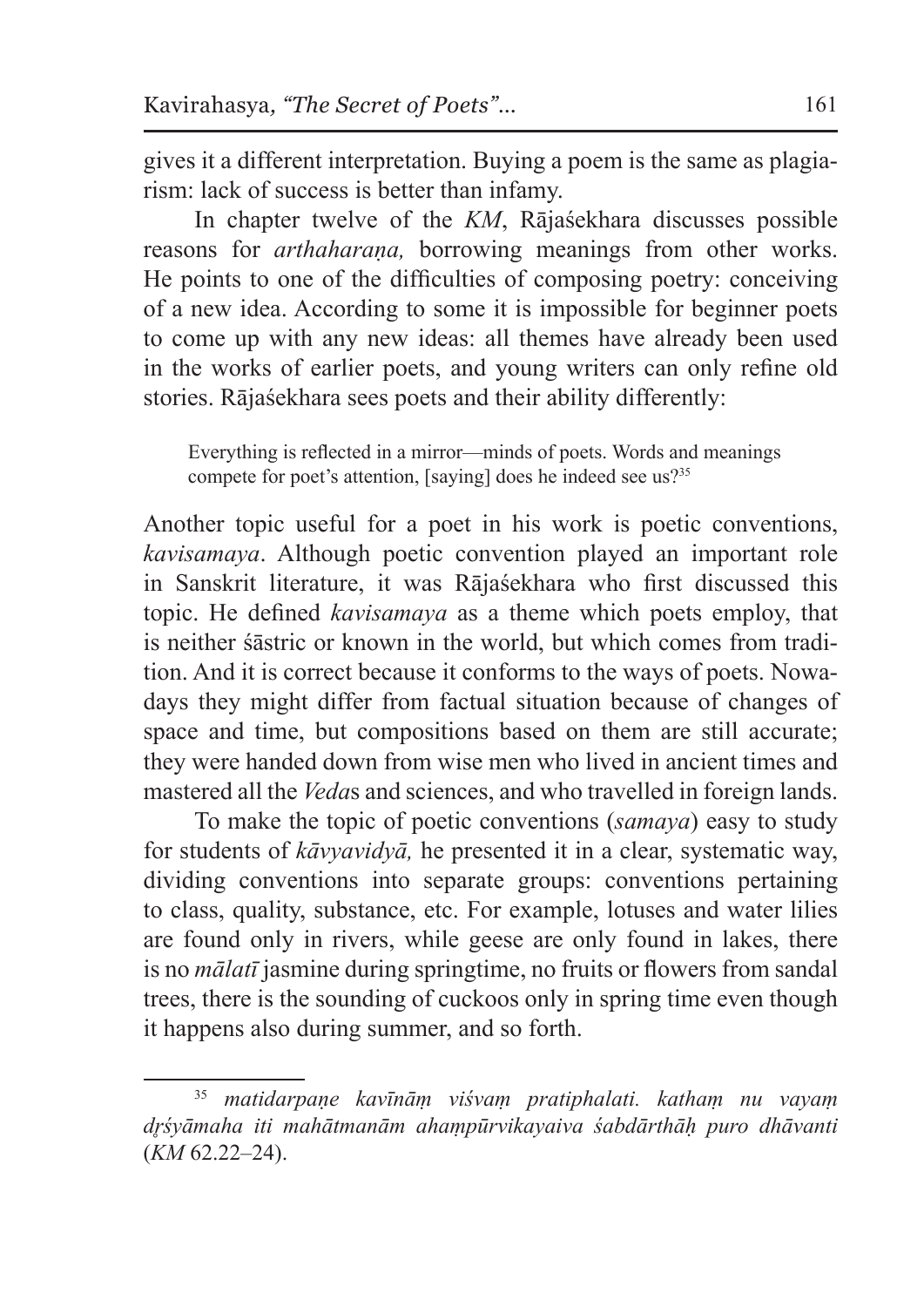In the next part of the *KM*, Rājaśekhara clarifies that the knowledge of poetic conventions is not enough to compose a poem. In addition, every poet should know the divisions of space and time. Chapter seventeen of the *KM*, *Deśavibhāga*, is a lesson on geography and ethnography. Rājaśekhara talks for example about the number of mountains, number of the worlds, and the number of oceans. After summarizing different opinions on the subject, he concludes: all views, because they serve different purposes of poets, are correct, and each of them can find its basis in scientific texts. Rājaśekhara shows his knowledge of geography of Indian peoples as well as indigenous flora and fauna of particular regions. For example, Malaya is the birthplace of delightful sandal trees, and of nutmeg trees as well as cardamom and black pepper.

Following the instruction on space, is a section on time, *Kālavibhāga*. First of all, a good poet has to possess knowledge about the units of the measurement of time, and number of seasons, with their characteristics.

As in the case of space, opinions as to the division of time differ. In response Rājaśekhara restated the rule discussed in chapters on *kavisamaya*: poetic convention takes precedence (is *pramāṇa*) over the factual state. Still, it is profound knowledge of the seasons that characterizes a great poet. Only knowing factual conditions, a poet can decide if it is necessary to use poetic convention or not. A poet can change natural state if it works as an ornament. In the final verse of the chapter, and at the same time the final chapter of the work, Rājaśekhara says:

Lack of knowledge on the subject can cause confusion, And a poet learned in this matter is a great poet.<sup>36</sup>

Rājaśekhara wrote his book with a poet in mind. He did not discuss a finished work; there was no discussion of poetic figures, and genres.

<sup>36</sup> *kaver iha mahān moha iha siddho mahākaviḥ* (*KM* 112.12).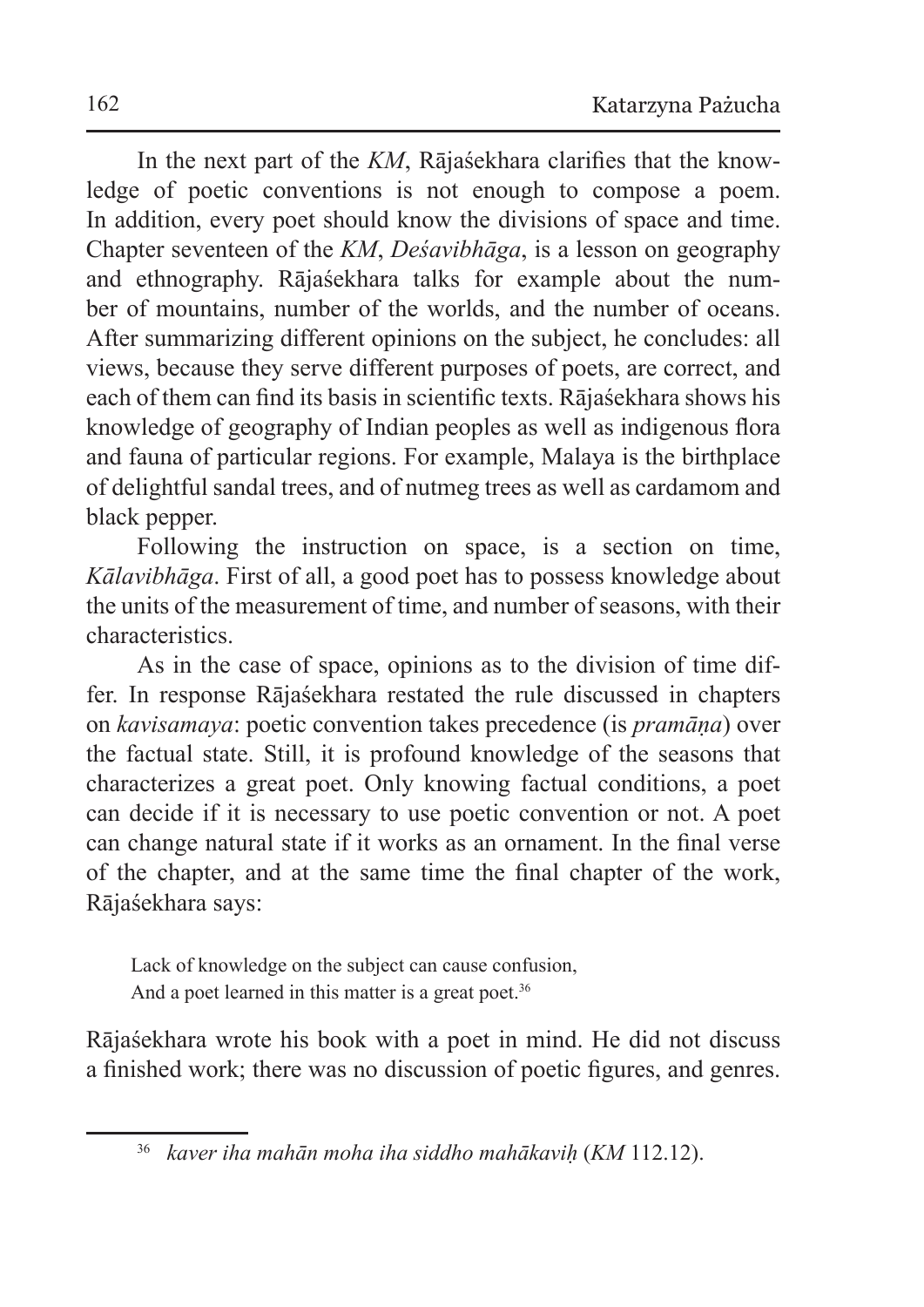The *Kāvyamīmāṃsā*, or rather its first chapter, is a valuable source of knowledge for those who want to become poets, who begin their education, as well as for accomplished poets. It is also a useful text for those who want to participate in the world of literature. Kings should read it in order to become good patrons. Critics can learn from it what it means to be a poet and how difficult this work is.

The theory of literature is very specific. Before Rājaśekhara started his work, there was *alaṅkāraśāstra*, a science which had a dubious place among other *śāstra*s. As its name suggested, it was theory of figuration; its goal was to dissect a poem and exam its smallest details. Poeticians tried to align themselves with two other fields associated with language: *mīmāṃsā* and grammar, and tried to apply styles of these two systems to their works. The problem was that the subject of theory of literature was not fixed. It was impossible to come up with universal rules for something that did not follow any rules.

This was exactly the problem which Rājaśekhara wanted to solve. He abandoned the idea of writing another theoretical work; he was a poet himself. A practicing poet has a different approach to the results of his work. A finished poem was only a small part of what *kāvya* really was. If someone wanted to write a text for this field, it would have to be different. Poetry was not an abstract concept; it was an entire process. A poem could not exist without its maker or its receiver. Language of *kāvya* was not the language of the *Veda*s or grammar. But neither was it a common speech, *bhāṣā*. That is why Rājaśekhara introduced Kāvyapuruṣa, a combination of the two. He made *kāvya*  equal to the divine language, presenting it alongside the Vedic *śāstras*,<sup>37</sup> and made it human, by sending it to the world of men.

Throughout the entire text, Rājaśekhara interweaves styles and elements of very different fields. He starts with *mīmāṃsā*-like sentences, brings in the *Kāmasūtra*, offers a scientific chapter on *śāstra*s, and then tells the mythical story, interceded with theories of language,

<sup>37</sup> I use this term to refer to theories associated directly with the *Veda*s, such as *mīmāṃsā* or the Vedāṅgas.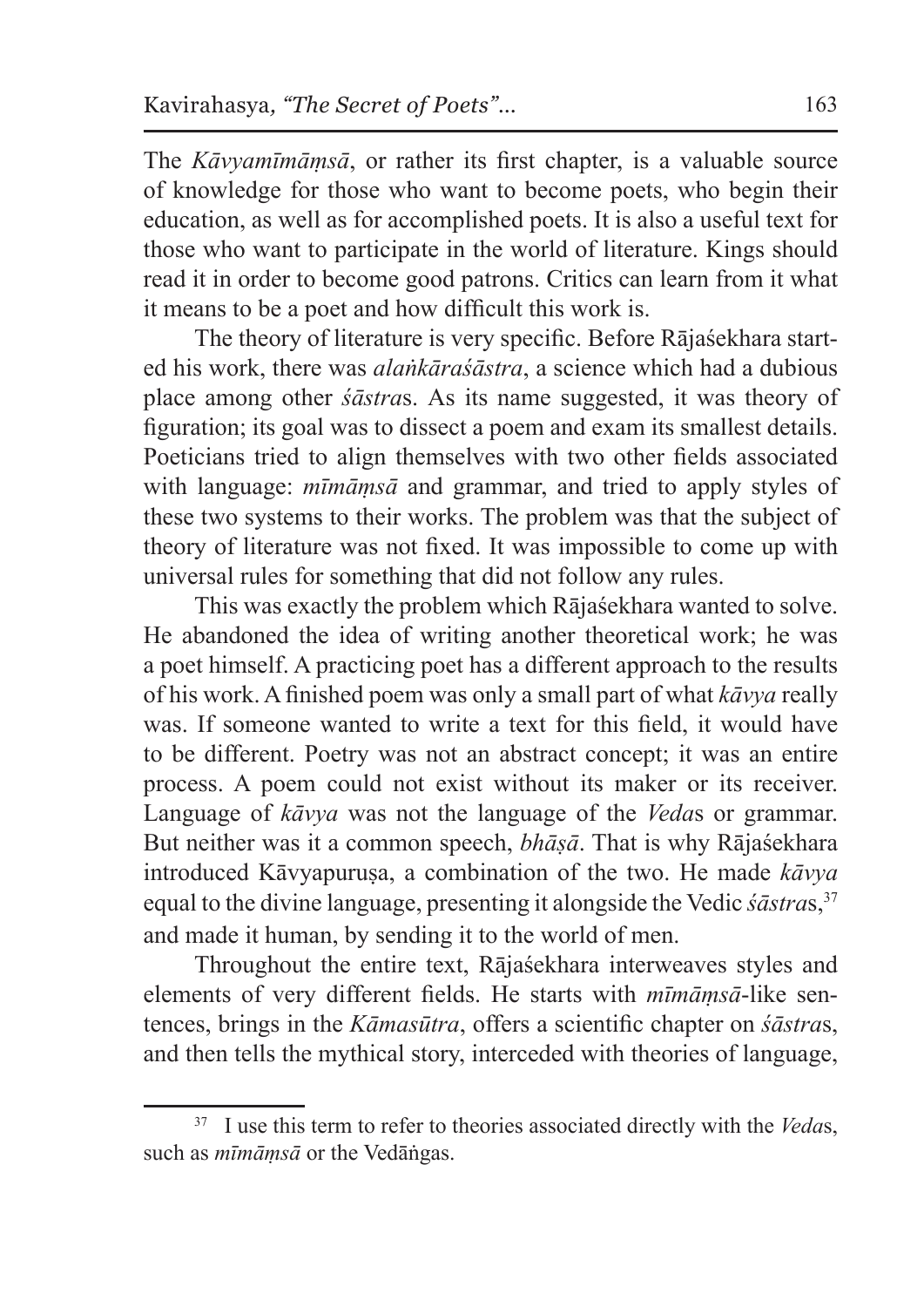and the *Veda*s. The *KM* was a text for a new theory: *kāvyavidyā,* and as such needed a form of its own. To save his work from being filed in a single, random system of knowledge, Rājaśekhara did not use a particular form; he mixed all of them.

The only chapter of the *KM* we have is devoted to a poet. The *Kavirahasya* is a textbook for students of poetry. It introduces the subject of studies, *kāvya*, and is a guidebook on a way to become a poet. Rājaśekhara intended it as an instruction for those whose profession would be poetry. That is why a substantial part of the *KM* makes use of two instructional texts from two particular *śāstra*s. A poet in Rājaśekhara's work is a student, in the same way a king is in the *Arthaśāstra* and a *nāgaraka* in the *Kāmasūtra*. These two texts served as the templates for a substantial part of the *KM*. From the first chapter on, Rājaśekhara constantly used either the form or the ideas from both texts. To be a king and to be a dandy required learning, and there were textbooks for both. In the same way, to be a poet required a textbook. The *KM* is exactly that.

But it is also more. The last, or the first thing making Rājaśekhara's work exceptional/unique is its title, the *Kāvya-mīmāṃsā*. To my knowledge, this was the first text having -*mīmāṃsā* as a part of its title. The majority of śāstric texts had in their title -*śāstra* or -*sūtra*, 38 like the *Alaṅkāra-śāstra* or the *Kāma-sūtra*. Already with the title Rājaśekhara announced that his work would not be a *śāstra*, theoretical text, or *sūtra,* an authoritative text for the literary theory. The *Kāvyamīmāmsā* was a real "Investigation into literature."

<sup>&</sup>lt;sup>38</sup> *sūtra* often means a foundational or authoritative text for a given system.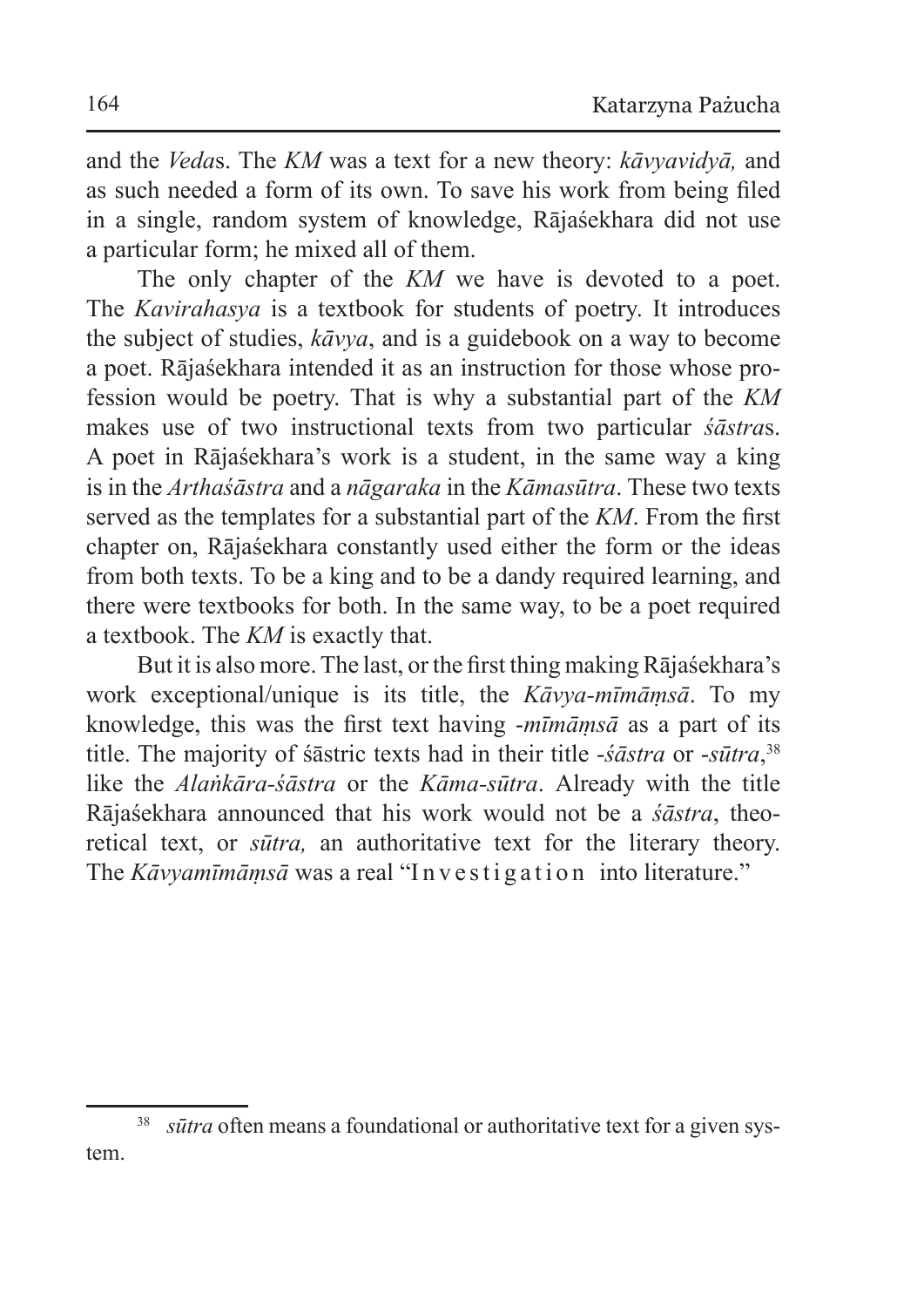## **References: Primary Sources (both in Sanskrit and in translation)**

- *The Dhvanyāloka of Ānandavardhana. With the locana of Abhinavagupta*. Translated by Ingalls, Masson, and Patwardhan. 1990. Harvard University Press.
- *'Kamasutra' of Vatsyayana Mallanaga*; with explanatory notes by the translators, W. Doniger and S. Kakar. 2002. Oxford–New York: Oxford University Press.
- *'Kāmasūtram' of Sri Vatsyayana Muni, with the Jayamangala Sanskrit Commentary of Sri Yashodhara*. 1997. Varanasi: Krishnadar Academy.
- *Kāvyālaṅkāra of Bhāmaha*. Edited and translated by P. V. Naganatha Sastry. 2001. Delhi–Varanasi–Patna: Motilal Banarsidass.
- *KM* = *Kāvyamīmāṃsā* of Rājaśekhara:
- (1) *'Kāvyamīmāṃsā' of Rājaśekhara*. Edited by Nārāyaṇa Śāstrī Khiste, Part I (Adhyayas I-V). 1983. Varanasi: Chaukhambha Sanskrit Sansthan.
- (2) *'Kāvyamīmāṃsā' of Rājaśekhara*. Edited by the late C.D. Dalal and Pandit R.A. Sastry, 1934. Oriental Institute Baroda: Gaekwad's Oriental Series.
- (3) *'Kāvyamīmāṃsā' of Rājaśekhara.* Original Text in Sanskrit and Translation with Explanatory Notes, by Sadhana Parashar. 2000. New Delhi: D.K. Printworld (P)Ltd.
- *Rājaśekharaviracitā Kāvyamīmāṃsā*. Edited with his own commentary *Madhusūdanīvivr̥ti* by Madhusūdanamiśra. 1934. Benares: Jai Krishna Das Gupta Vidya Vilas Press.
- *The 'Kauṭilīya Arthaśāstra'*; pt. I. A critical edition with a glossary. Edited R. P. Kangle. 1969. Bombay: University of Bombay.

## **Secondary Sources**

- Betai, R. S. 2001. Kaviśikṣā in the Kāvyamīmāṃsā of Rājaśekhara. In: *S.V.U. Oriental Journal*. Vol. XLIV: 42–51.
- De, S. K. 1947. Rājaśekhara. In: *Journal of the Ganganatha Jha Research Institute* Vol. V: 1–11.